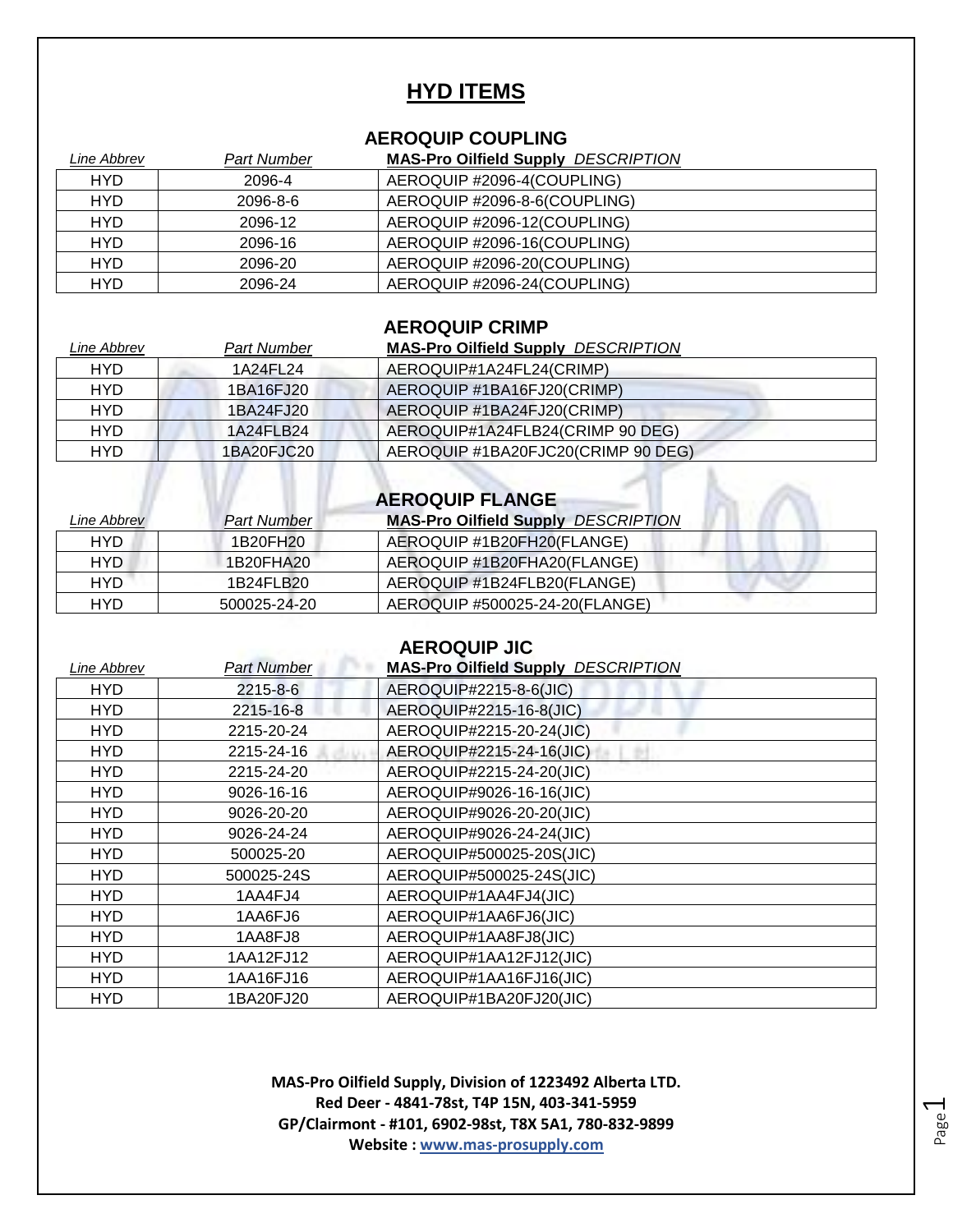### **AEROQUIP JIC COUPLING**

| Line Abbrev | <b>Part Number</b> | <b>MAS-Pro Oilfield Supply DESCRIPTION</b> |
|-------------|--------------------|--------------------------------------------|
| <b>HYD</b>  | 9026-04-04         | AEROQUIP#9026-04-04(JIC COUPLING)          |
| HYD         | 9026-06-06         | AEROQUIP#9026-06-06(JIC COUPLING)          |
| HYD         | 9026-08-08         | AEROQUIP#9026-08-08(JIC COUPLING)          |
| HYD         | 9026-12-12         | AEROQUIP#9026-12-12(JIC COUPLING)          |

### **AEROQUIP JIC 45 & 90 DEGREE**

| Line Abbrev | Part Number | <b>MAS-Pro Oilfield Supply DESCRIPTION</b> |
|-------------|-------------|--------------------------------------------|
| HYD         | 2071-6-6    | AEROQUIP#2071-6-6(JIC 90DEG)               |
| <b>HYD</b>  | 2071-24-24  | AEROQUIP#2071-24-24(JIC 90 DEG)            |
| HYD         | 1AA6FJA6    | AEROQUIP#1AA6FJA6(JIC 45DEG)               |
| HYD         | 1AA8FJA8    | AEROQUIP#1AA8FJA8(JIC 45DEG)               |
| HYD         | 1AA12FJA12  | AEROQUIP#1AA12FJA12(JIC45 DEG)             |
| HYD         | 1AA16FJA16  | AEROQUIP#1AA16FJA16(JIC 45 DEG)            |
| HYD         | 1AR20FJA20  | AEROQUIP#1AR20FJA20(JIC 45 DEG)            |
| HYD.        | 1BA20FJA20  | AEROQUIP#1BA20FJA20(JIC45 DEG)             |
| <b>HYD</b>  | 1AA4FJB4    | AEROQUIP#1AA4FJB4(JIC 90DEG)               |
| <b>HYD</b>  | 1AA6FJB6    | AEROQUIP#1AA6FJB6(JIC 90DEG)               |
| <b>HYD</b>  | 1AA8FJB8    | AEROQUIP#1AA8FJB8(JIC 90DEG)               |
| <b>HYD</b>  | 1AA12FJB12  | AEROQUIP#1AA12FJB12(JIC 90 DEG)            |
| <b>HYD</b>  | 1AA16FJB16  | AEROQUIP#1AA16FJB16(JIC 90 DEG)            |
| <b>HYD</b>  | 1AA16FJC16  | AEROQUIP#1AA16FJC16(JIC 90 DEG)            |
| <b>HYD</b>  | 1AA20FJ16   | AEROQUIP#1AA20FJ16(JIC 90 DEG)             |
| HYD         | 1AA24FJB24  | AEROQUIP#1AA24FJB24(JIC 90 DEG)            |
| <b>HYD</b>  | 1BA20FJB20  | AEROQUIP#1BA20FJB20(JIC 90 DEG)            |

### **AEROQUIP JIC X NPT**

| Line Abbrev | <b>Part Number</b> | <b>MAS-Pro Oilfield Supply DESCRIPTION</b> |
|-------------|--------------------|--------------------------------------------|
| <b>HYD</b>  | 2021-12-12         | AEROQUIP #2021-12-12(JICXNPT)              |
| <b>HYD</b>  | 2021-16-8          | AEROQUIP #2021-16-8(JICXNPT)               |
| HYD         | 2021-16-12         | AEROQUIP #2021-16-12(JICXNPT)              |
| <b>HYD</b>  | 2021-16-16         | AEROQUIP #2021-16-16(JICXNPT)              |
| <b>HYD</b>  | 2021-20-20         | AEROQUIP #2021-20-20(JICXNPT)              |
| <b>HYD</b>  | 2021-6-6           | AEROQUIP #2021-6-6(JICXNPT)                |
| HYD         | 2021-6-8           | AEROQUIP #2021-6-8(JICXNPT)                |
| HYD         | $2021 - 8 - 6$     | AEROQUIP #2021-8-6(JICXNPT)                |
| <b>HYD</b>  | $2021 - 8 - 8$     | AEROQUIP #2021-8-8(JICXNPT)                |
| <b>HYD</b>  | 2022-4-4           | AEROQUIP #2022-4-4(JICXNPT)                |
| HYD         | 2022-4-6           | AEROQUIP #2022-4-6(JICXNPT)                |
| <b>HYD</b>  | $2022 - 6 - 6$     | AEROQUIP #2022-6-6(JICXNPT)                |
| <b>HYD</b>  | 2022-12-12         | AEROQUIP #2022-12-12(JICXNPT)              |
| <b>HYD</b>  | 2022-24-24         | AEROQUIP #2022-24-24(JICXNPT)              |
| <b>MSC</b>  | 2024-4-4           | AEROQUIP #2024-4-4(JICXNPT 90 DEG)         |
| <b>HYD</b>  | 2242-6-6           | AEROQUIP #2242-6-6(JICXNPT)                |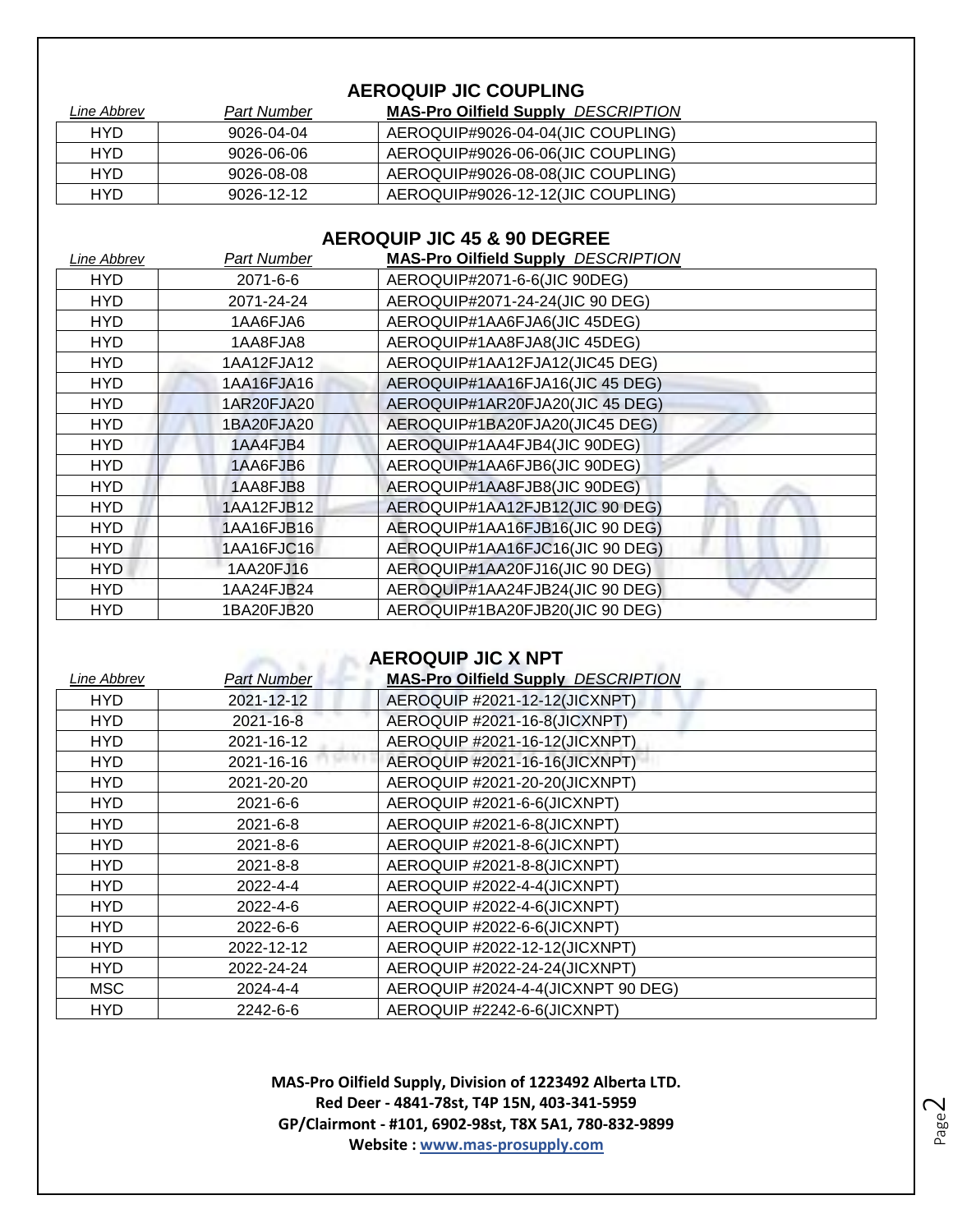### **AEROQUIP JIC X NPT 90**

| Line Abbrev | <b>Part Number</b> | <b>MAS-Pro Oilfield Supply DESCRIPTION</b> |
|-------------|--------------------|--------------------------------------------|
| <b>HYD</b>  | 2024-4-6           | AEROQUIP #2024-4-6(JICXNPT 90 DEG)         |
| <b>HYD</b>  | 2024-6-6           | AEROQUIP #2024-6-6(JICXNPT 90 DEG)         |
| <b>HYD</b>  | 2024-6-8           | AEROQUIP #2024-6-8(JICXNPT 90 DEG)         |
| <b>HYD</b>  | 2024-8-6           | AEROQUIP #2024-8-6(JICXNPT 90 DEG)         |
| <b>HYD</b>  | 2024-8-8           | AEROQUIP #2024-8-8(JICXNPT 90 DEG)         |
| <b>HYD</b>  | 2024-12-12         | AEROQUIP #2024-12-12(JICXNPT 90 DEG        |
| <b>HYD</b>  | 2024-16-16         | AEROQUIP #2024-16-16(JICXNPT 90 DEG        |

### **AEROQUIP JIC X ORB**

| Line Abbrev | <b>Part Number</b> | <b>MAS-Pro Oilfield Supply DESCRIPTION</b> |
|-------------|--------------------|--------------------------------------------|
| <b>HYD</b>  | 2062-20-20         | AEROQUIP #2062-20-20(JICXORB)              |
| <b>HYD</b>  | 2266-20-20         | AEROQUIP #2266-20-20(JICXORB)              |
| <b>HYD</b>  | 202702-4-4         | AEROQUIP #202702-4-4(JICXORB)              |
| <b>HYD</b>  | 202702-4-6         | AEROQUIP #202702-4-6(JICXORB)              |
| <b>HYD</b>  | 202702-6-6         | AEROQUIP #202702-6-6(JICXORB)              |
| <b>HYD</b>  | 202702-8-6         | AEROQUIP #202702-8-6(JICXORB)              |
| <b>HYD</b>  | 202702-8-8         | AEROQUIP #202702-8-8(JICXORB)              |
| <b>HYD</b>  | 202702-12-12       | AEROQUIP #202702-12-12(JICXORB)            |
| <b>HYD</b>  | 202702-12-16       | AEROQUIP #202702-12-16(JICXORB)            |
| <b>HYD</b>  | 202702-12-8        | AEROQUIP #202702-12-8(JICXORB)             |
| <b>HYD</b>  | 202702-16-16       | AEROQUIP #202702-16-16(JICXORB)            |
| <b>HYD</b>  | 202702-20-20       | AEROQUIP #202702-20-20(JICXORB)            |
| <b>AER</b>  | 20270268           | #8 MJIC X #6 ORB STRAIGHT                  |
| <b>HYD</b>  | 203005-16-16       | 203005-16-16#12 JICX#12 ORB                |

### **AEROQUIP JIC X ORB 45**

| Line Abbrev | <b>Part Number</b> | <b>MAS-Pro Oilfield Supply DESCRIPTION</b> |
|-------------|--------------------|--------------------------------------------|
| <b>HYD</b>  | 2061-5-6           | AEROQUIP #2061-5-6(JICXORB 45 DEG)         |
| <b>HYD</b>  | 2061-12-12         | AEROQUIP #2061-12-12(JICXORB 45 DEG        |
| <b>HYD</b>  | 2061-16-16         | AEROQUIP #2061-16-16(JICXORB 45 DEG        |
| <b>HYD</b>  | 2061-20-20         | AEROQUIP #2061-20-20(JICXORB 45 DEG        |

### **AEROQUIP JIC X ORB 90**

| Line Abbrev | <b>Part Number</b> | <b>MAS-Pro Oilfield Supply DESCRIPTION</b> |
|-------------|--------------------|--------------------------------------------|
| <b>HYD</b>  | 2062-4-4           | AEROQUIP #2062-4-4(JICXORB 90 DEG)         |
| <b>HYD</b>  | 2062-4-6           | AEROQUIP #2062-4-6(JICXORB 90 DEG)         |
| <b>HYD</b>  | 2062-5-6           | AEROQUIP #2062-5-6(JICXORB 90 DEG)         |
| <b>HYD</b>  | 2062-6-6           | AEROQUIP #2062-6-6(JICXORB 90 DEG)         |
| <b>HYD</b>  | 2062-8-6           | AEROQUIP #2062-8-6(JICXORB 90 DEG)         |
| <b>HYD</b>  | 2062-8-8           | AEROQUIP #2062-8-8(JICXORB 90 DEG)         |
| <b>HYD</b>  | 2062-12-12         | AEROQUIP #2062-12-12(JICXORB 90 DEG        |
| <b>HYD</b>  | 2062-16-12         | AEROQUIP #2062-16-12(JICXORB 90 DEG        |
| <b>HYD</b>  | 2062-16-16         | AEROQUIP #2062-16-16(JICXORB 90 DEG        |
| <b>HYD</b>  | 2068-24-24         | AEROQUIP #2068-24-24(JICXORB 90 DEG        |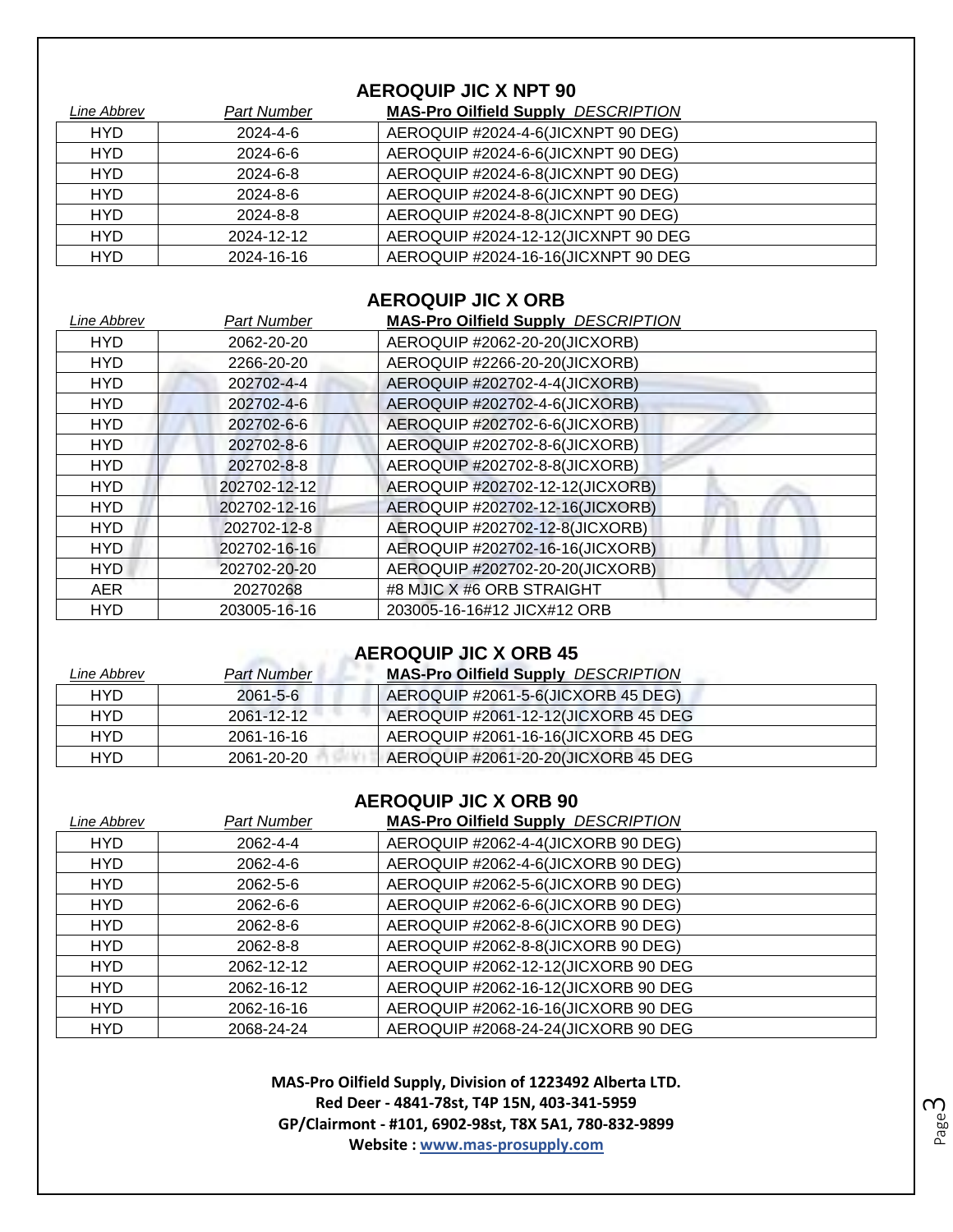### **AEROQUIP MBSP X MJIC**

| Line Abbrev | Part Number | <b>MAS-Pro Oilfield Supply DESCRIPTION</b> |
|-------------|-------------|--------------------------------------------|
| <b>HYD</b>  | 903FS-04-04 | 903FS-04-04(MBSPXMJIC)                     |
| <b>HYD</b>  | 903FS-06-04 | 903FS-06-04(MBSPXMJIC)                     |
| <b>HYD</b>  | 903FS-08-04 | 903FS-08-04(MBSPXMJIC)                     |
| <b>HYD</b>  | 903FS-08-12 | 903FS-08-12(MBSPXMJIC)                     |
| HYD         | 903FS-12-06 | 903FS-12-06(MBSPXMJIC)                     |

### **AEROQUIP NIPPLE**

| Line Abbrev | <b>Part Number</b> | <b>MAS-Pro Oilfield Supply DESCRIPTION</b> |
|-------------|--------------------|--------------------------------------------|
| AER         | 2083-6-4           | $3/8$ X $1/4$ NPT HEX NIPPLE               |
| <b>HYD</b>  | 2083-8-6           | AEROQUIP #2083-8-6(NIPPLE)                 |
| AER         | 2083-8-8           | 1/2 NPT HEX NIPPLE                         |
| <b>AER</b>  | 2083-16-16         | 1 NPT HEX NIPPLE                           |
| <b>HYD</b>  | 2083-24-20         | AEROQUIP #2083-24-20(NIPPLE)               |
| <b>AER</b>  | 20832-32           | 2 NPT HEX NIPPLE                           |

| Line Abbrev | <b>Part Number</b> | <b>AEROQUIP NPT</b><br><b>MAS-Pro Oilfield Supply DESCRIPTION</b> |
|-------------|--------------------|-------------------------------------------------------------------|
| <b>HYD</b>  | 2040-12-16         | AEROQUIP#2040-12-16(NPT)                                          |
| <b>HYD</b>  | 2096-8             | AEROQUIP#2096-8(NPT)                                              |
| <b>HYD</b>  | 1AA4MP4            | AEROQUIP#1AA4MP4(NPT)                                             |
| <b>HYD</b>  | 1AA6MP6            | AEROQUIP#1AA6MP6(NPT)                                             |
| <b>HYD</b>  | 1AA8MP8            | AEROQUIP#1AA8MP8(NPT)                                             |
| <b>HYD</b>  | 1AA12MP12          | AEROQUIP#1AA12MP12(NPT)                                           |
| <b>HYD</b>  | 1AA16MP16          | AEROQUIP#1AA16MP16(NPT)                                           |
| <b>HYD</b>  | 1BA20MP20          | AEROQUIP#1BA20MP20(NPT)                                           |

### **AEROQUIP NPT X NPT 90**

A during of 1223492 Alberta Ltd.

| Line Abbrev | Part Number | <b>MAS-Pro Oilfield Supply DESCRIPTION</b> |
|-------------|-------------|--------------------------------------------|
| <b>HYD</b>  | 2085-4-4    | AEROQUIP #2085-4-4(NPTXNPT 90 DEG)         |
| <b>HYD</b>  | 2085-6-6    | AEROQUIP #2085-6-6(NPTXNPT 90 DEG)         |
| <b>HYD</b>  | 2085-8-8    | AEROQUIP #2085-8-8(NPTXNPT 90 DEG)         |
| <b>HYD</b>  | 2085-16-16  | AEROQUIP #2085-16-16(NPTXNPT 90 DEG        |
| <b>HYD</b>  | 2089-24-20  | AEROQUIP #2089-24-20(NPTXNPT 90 DEG        |
| <b>HYD</b>  | 2089-24-24  | AEROQUIP #2089-24-24(NPTXNPT 90 DEG        |

### **AEROQUIP ORB**

| Line Abbrev | Part Number | <b>MAS-Pro Oilfield Supply</b><br><b>DESCRIPTION</b> |
|-------------|-------------|------------------------------------------------------|
| HYD         | 1AA16MB16   | AEROQUIP#1AA16MB16(ORB)                              |

**MAS-Pro Oilfield Supply, Division of 1223492 Alberta LTD. Red Deer - 4841-78st, T4P 15N, 403-341-5959 GP/Clairmont - #101, 6902-98st, T8X 5A1, 780-832-9899 Website : www.mas-prosupply.com**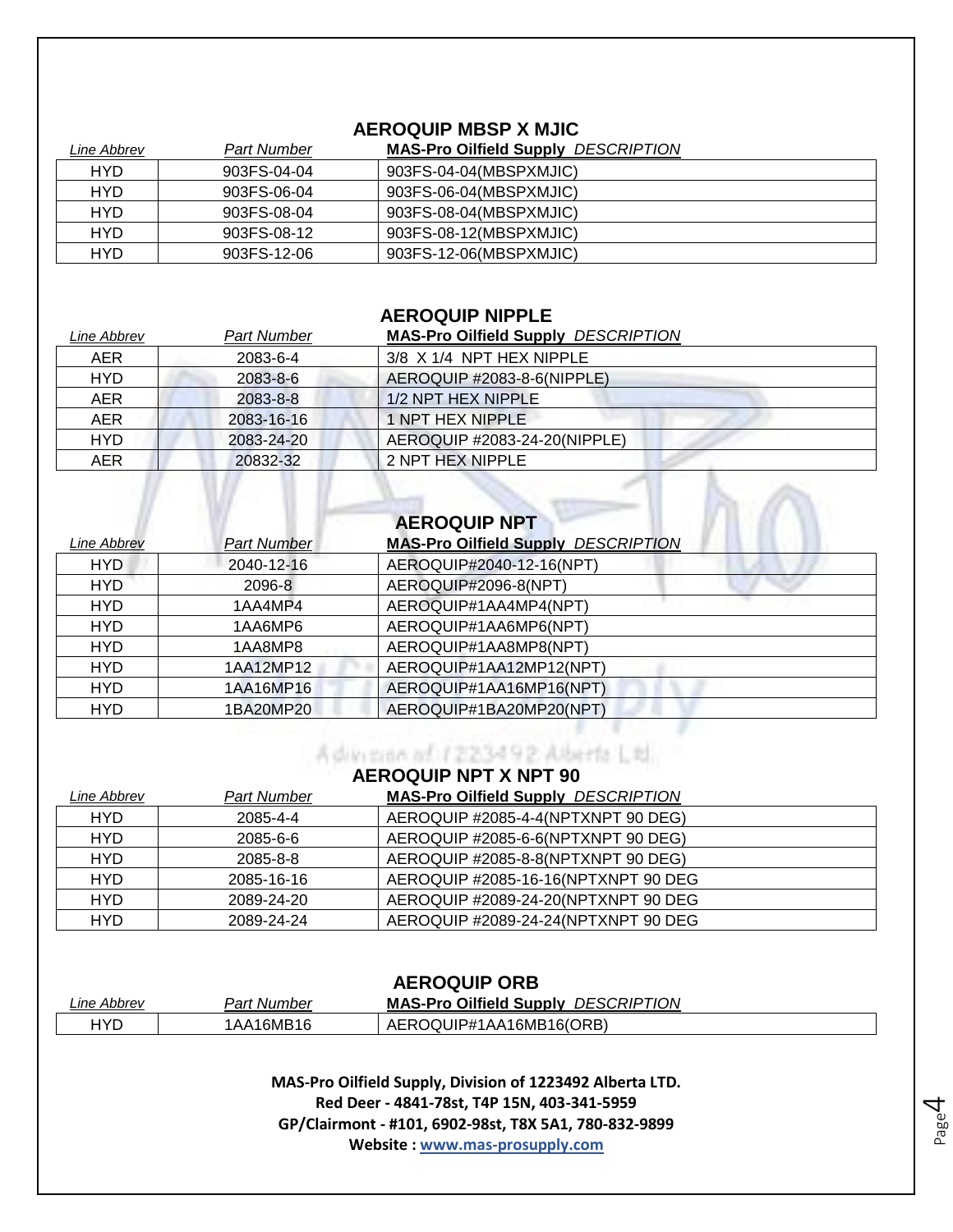### **AEROQUIP O-RING**

| Line Abbrev | <b>Part Number</b> | <b>MAS-Pro Oilfield Supply DESCRIPTION</b> |
|-------------|--------------------|--------------------------------------------|
| <b>HYD</b>  | 22550-222          | AEROQUIP #22550-222(O-RING)                |
| <b>HYD</b>  | 22550-225          | AEROQUIP #22550-225(O-RING)                |
| <b>RBR</b>  | KIT <sub>12</sub>  | AEROQUIP O-RING KIT                        |
| <b>RBR</b>  | ORSA               | O-RING SET AEROQUIP                        |

### **AEROQUIP TEE**

| Line Abbrev | <b>Part Number</b> | <b>MAS-Pro Oilfield Supply DESCRIPTION</b> |
|-------------|--------------------|--------------------------------------------|
| <b>HYD</b>  | 2033-24-24         | AEROQUIP#2033-24-24(TEE)                   |
| <b>HYD</b>  | 2091-6-6           | AEROQUIP#2091-6-6(TEE)                     |
| <b>HYD</b>  | 2092-24-24         | AEROQUIP#2092-24-24(TEE)                   |
| <b>HYD</b>  | 2256-24-24         | AEROQUIP#2256-24-24(TEE)                   |
| <b>HYD</b>  | 203102-6-6         | AEROQUIP#203102-6-6(TEE)                   |
| <b>HYD</b>  | 203102-8-8         | AEROQUIP#203102-8-8(TEE)                   |
| <b>HYD</b>  | 203102-20-20       | AEROQUIP #203102-20-20(TEE)                |
| <b>HYD</b>  | 203102-24-24       | AEROQUIP #203102-24-24(TEE)                |
|             |                    |                                            |

### **AEROQUIP ASSORTED**

| Line Abbrev | <b>Part Number</b> | <b>MAS-Pro Oilfield Supply DESCRIPTION</b> |
|-------------|--------------------|--------------------------------------------|
| HYD         | 1 MJICX1 MNPTAD    | 2023-16-16 1 MJICX1 MNPT MALE ADAPTER      |
| <b>HYD</b>  | 301-916-0          | 301-916-0 CLAMP 59-63MM W2                 |
| <b>HYD</b>  | 210292-10          | AEROQUIP#210292-10(JIC CAP)                |
| <b>HYD</b>  | 210292-12          | AEROQUIP#210292-12(JIC CAP)                |
| <b>HYD</b>  | 1 MNPT45           | 2247-16-16 1 MNPT 45 ELBOWS                |
| HYD         | 24-FOPX            | AEROQUIP#24-FOPX(FLANGE PLUG)              |
| <b>HYD</b>  | 500024-24S         | AEROQUIP#500024-24S(JIC 90 DEG)            |
| HYD         | 202144             | AEROQUIP 1/4 MNPT X 1/4 MJIC (#2021-4-4)   |
| <b>HYD</b>  | HN1/4X1/4          | 2083-4-4 1/4 NPTX1/4 NPT HYDRAULIC NIPPLE  |
| HYD.        | 1AA16MR16          | AEROQUIP#1AA16MR16(ORS)                    |
| HYD         | 1AA6FRA6           | AEROQUIP#1AA6FRA6(ORS 45DEG)               |
| <b>HYD</b>  | 924BST-04          | 924BST-04(04 BSP PLUG)                     |
| <b>HYD</b>  | 1AA6FS6            | AEROQUIP#1AA6FS6(SAE FEMALE)               |
| <b>HYD</b>  | 904FS-04           | 904FS-04 BSP SEAL                          |
| <b>HYD</b>  | 904FS-12           | 904FS-12(12 BSP SEAL)                      |
| <b>HYD</b>  | 1AA24FJ24          | AEROQUIP #1AA24FJ24(STRAIGHT)              |
| <b>HYD</b>  | 2606-08-08         | 2606-08-08(JIC TEE)                        |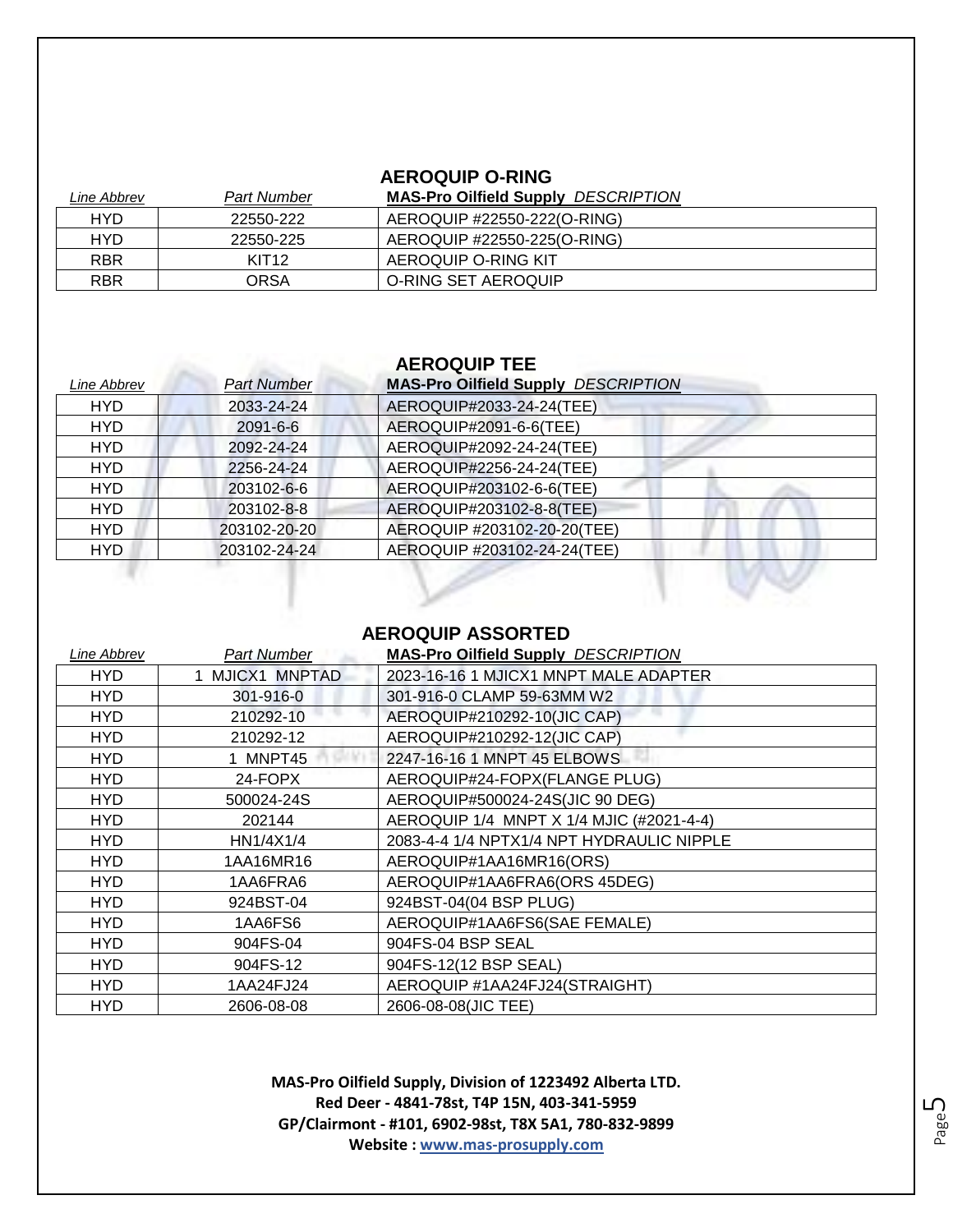| <b>5100 SERIES</b> |             |                                            |  |
|--------------------|-------------|--------------------------------------------|--|
| Line Abbrev        | Part Number | <b>MAS-Pro Oilfield Supply DESCRIPTION</b> |  |
| <b>HYD</b>         | 3/45100FDC  | 3/4 5100 SERIES FEMALE DUST CAP            |  |
| <b>HYD</b>         | 3/45100MDC  | 3/4 5100 SERIES MALE DUST CAP              |  |
| <b>HYD</b>         | 1F5100      | 1 FEMALE 5100 SERIES                       |  |
| <b>HYD</b>         | 1M5100      | 1 MALE 5100 SERIES                         |  |
| <b>HYD</b>         | 1-1/4F5100  | 1-1/4 FEMALE 5100 SERIES                   |  |
| <b>HYD</b>         | 1-1/4M5100  | 1-1/4 MALE 5100 SERIES                     |  |

| <b>BLEED-OFF</b> |                    |                                            |  |
|------------------|--------------------|--------------------------------------------|--|
| Line Abbrev      | <b>Part Number</b> | <b>MAS-Pro Oilfield Supply DESCRIPTION</b> |  |
| VLV              | HBV1/4             | <b>HYDRAULIC BLEED-OFF VALVE 1/4</b>       |  |
| VLV              | HBV3/4             | <b>HYDRAULIC BLEED-OFF VALVE 3/4</b>       |  |
|                  |                    |                                            |  |

Caller Callery Direct

| Line Abbrev | <b>Part Number</b> | <b>MAS-Pro Oilfield Supply DESCRIPTION</b> |
|-------------|--------------------|--------------------------------------------|
| <b>HYD</b>  | BC3/4              | BREATHER CAP 3/4#HBF12                     |
| <b>HYD</b>  | BC2B               | BREATHER CAP 2 BAYCO                       |
| <b>HYD</b>  | <b>BP1/2B</b>      | BREATHER PLUG 1/2 NPT #10868(BRONZE CONE)  |

| <b>CLAMP</b>       |                    |                                            |
|--------------------|--------------------|--------------------------------------------|
| <i>Line Abbrev</i> | <b>Part Number</b> | <b>MAS-Pro Oilfield Supply DESCRIPTION</b> |
| HYD                | BC <sub>1</sub>    | <b>BERRINGER CLAMP ASSY 1</b>              |
| HYD                | $BC1-1/4$          | BERRINGER CLAMP ASSY 1-1/4                 |
| HYD                | BC <sub>2</sub>    | BERRINGER CLAMP ASSY 2                     |

### **FITTINGS HOSE ASSORTED**

| Line Abbrev | <b>Part Number</b> | <b>MAS-Pro Oilfield Supply DESCRIPTION</b>  |
|-------------|--------------------|---------------------------------------------|
| <b>AER</b>  | 4412-4-4           | 1/4 MNPT HOSE FITTING REUSABLE (FOR 1503-4) |
| <b>HOS</b>  | FJT2040407         | 1/4HOSE-1/4JICF                             |
| MS3         | FJ90TL-T228-0812   | 1/2" HOSE-1/2" JIC FEM 90DEG LONG BEND      |
| <b>HYD</b>  | HY08-08MP          | 1/2HOSE-1/2MALE NPT RIGID#HY08-08MP         |
| <b>RLD</b>  | FJ90T2241217       | 3/4HOSE - 3/4JIC FEMALE 90                  |
| <b>HOS</b>  | MPT2091212         | 3/4HOSE - 3/4NPT MALE                       |
| <b>HOS</b>  | FJ2041217          | 3/4HOSE-3/4JIC FEMALE                       |
| HYD.        | FJ-T704-1217       | 3/4HOSE-3/4JIC FEMALE                       |
| <b>RLD</b>  | FJ-T204-1217       | 3/4HOSE-3/4JIC FEMALE                       |
| <b>RLD</b>  | MP-T209-1212       | 3/4HOSE-3/4NPT MALE                         |
| <b>HOS</b>  | MP-T709-2424       | 1-1/2HOSE -1-1/2NPT MALE                    |
| <b>HOS</b>  | MPT7093232         | 2INHOSE - 2INNPT MALE                       |
| <b>RLD</b>  | <b>MS26</b>        | 2INHOSE STEM X 2INMPNT                      |
| <b>RLD</b>  | MP-T909-3232       | 2INHOSE-2INNPT MALE                         |
| <b>RLD</b>  | MPT709E3232        | 2INHOSE-2INNPT MALE EXTENDED                |
| <b>RLD</b>  | AMP-T909E-3232     | 2INHOSE-2INNPT MALE EXTENDED#AMP-T909E-3232 |
| RLD         | AMP-T709E-3232     | 2INHOSE-2NPT MALE                           |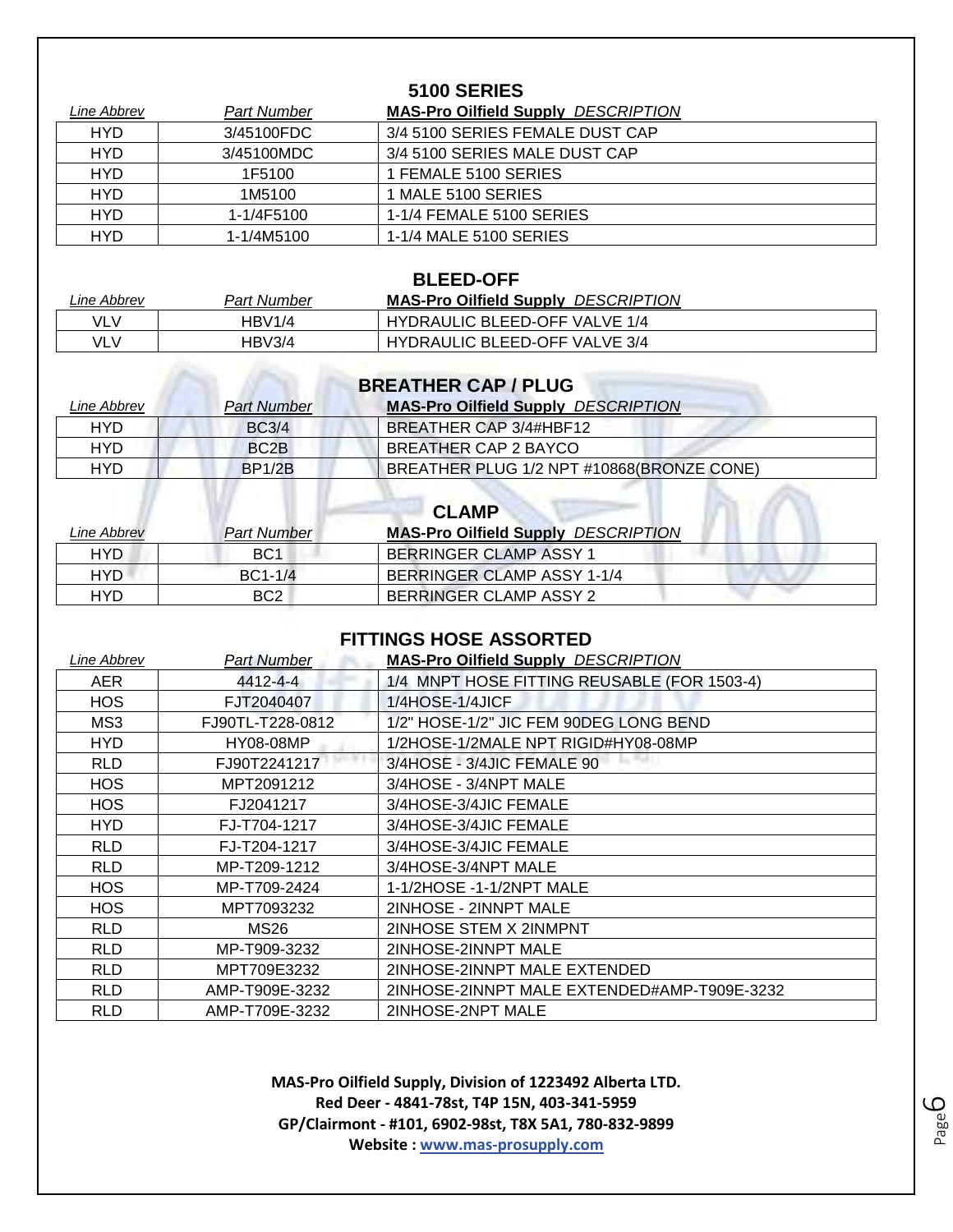### **FITTING JIC X NPT**

| Line Abbrev | <b>Part Number</b> | <b>MAS-Pro Oilfield Supply DESCRIPTION</b> |
|-------------|--------------------|--------------------------------------------|
| <b>HYD</b>  | <b>FH1/4E</b>      | FITTING HYDRAULIC 1/4 ELBOW NPTXJIC        |
| <b>HYD</b>  | <b>FH3/8E</b>      | FITTING HYDRAULIC 3/8 ELBOW NPTXJIC        |
| <b>FTG</b>  | $F1/2X\#6JICM$     | FITTING 1/2 NPTX#6 MJIC                    |
| <b>FTG</b>  | $F1/2X\#8JICM$     | FITTING 1/2 NPTX#8 MJIC                    |
| <b>HYD</b>  | F5/8JICX1/2NPT     | FITTING 5/8 JICX1/2 NPT #448-100           |
| <b>HYD</b>  | F5/8JICX1/2NPTE    | FITTING 5/8 JICX1/2 NPT ELBOW#449-100      |

### **FITTING JIC X FNPT**

| Line Abbrev | Part Number    | <b>MAS-Pro Oilfield Supply DESCRIPTION</b> |
|-------------|----------------|--------------------------------------------|
| <b>FTG</b>  | F6FJICX3/8FNPT | FITTING#6 FJICX3/8 FNPT                    |
| <b>HYD</b>  | F3/8JICC       | FITTING 3/8 JIC FNPT CAP #210292-6         |
| <b>FTG</b>  | F6FJICX1/2FNPT | FITTING#6 FJICX1/2 FNPT                    |
| <b>AER</b>  | 224288         | #8 FJIC X 1/2 FNPT                         |
| <b>FTG</b>  | F1/2JICC       | FITTING 1/2 JIC FNPT CAP #210292-8         |
| <b>HYD</b>  | F5/8JICC       | FITTING 5/8 JIC FNPT CAP #210292-10        |
| <b>HYD</b>  | F3/4JICC       | FITTING 3/4 JIC FNPT CAP #210292-12        |
| <b>HYD</b>  | F7/8JICC       | FITTING 7/8 JIC FNPT CAP #210292-14        |
| <b>FTG</b>  | <b>F1JICC</b>  | FITTING 1 JIC FNPT CAP #210292-16          |
| <b>HYD</b>  | $F1-1/4JICC$   | FITTING 1-1/4 JIC FNPT CAP#210292-20       |

### **FITTING JIC X MNPT**

| Line Abbrev | Part Number       | <b>MAS-Pro Oilfield Supply DESCRIPTION</b> |
|-------------|-------------------|--------------------------------------------|
| FTG         | F6FJICX1/4MNPT    | FITTING#6 FJICX1/4 MNPT #201846            |
| <b>STL</b>  | 6505-04-04        | FITTING 1/4 FJICXMNPT                      |
| <b>FTG</b>  | F6FJICX3/8MNPT    | FITTING#6 FJICX3/8 MNPT                    |
| <b>HYD</b>  | 201866            | #6 FJIC X 3/8 MNPT                         |
| HYD.        | F3/8MJICX1/4MNPTB | FITTING 3/8 MJICX1/4 MNPT BRASS            |
| HYD         | F3/8FJICX3/8MNPT  | FITTING 3/8 FJICX3/8 MNPT                  |
| HYD         | F3/8MJICX3/8MNPT  | FITTING 3/8 MJICX3/8 MNPT                  |
| HYD         | F3/8JICXMNPTE     | FITTING 3/8 FJICX3/8 MNPT 90 ELBOW         |
| <b>HYD</b>  | F3/8MJICXMNPTE    | FITTING 3/8 MJICX3/8 MNPT 90 ELBOW         |
| <b>FTG</b>  | F6FJICX1/2MNPT    | FITTING#6 FJICX1/2 MNPT                    |
| <b>FTG</b>  | F8FJICX1/2MNPT    | FITTING#8 FJICX1/2 MNPT #2018-8-8          |
| <b>FTG</b>  | F8MJICX1/2MNPT    | FITTING#8 MJICX1/2 MNPT #2021-8-8          |
| <b>FTG</b>  | F1/2MJICX3/8MNPT  | FITTING 1/2 MJICX3/8 MNPT                  |
| HYD.        | 201888            | #8 FJIC X 1/2 MNPT                         |
| HYD         | 2404-08-08        | FITTING 1/2 MJICX1/2 MNPT                  |
| FTG         | F1/2MJICX1/2MNPTE | FITTING 1/2 MJICX1/2 MNPT 90 ELBOW         |
| <b>HYD</b>  | 6505-08-08        | FITTING 1/2 FJICX1/2 MNPT                  |
| <b>FTG</b>  | F12FJICX3/4MNPT   | FITTING#12 FJICX3/4 MNPT                   |
| HYD.        | 20181212          | #12 FJIC X 3/4 MNPT                        |

**MAS-Pro Oilfield Supply, Division of 1223492 Alberta LTD. Red Deer - 4841-78st, T4P 15N, 403-341-5959 GP/Clairmont - #101, 6902-98st, T8X 5A1, 780-832-9899 Website : www.mas-prosupply.com**

Page  $\overline{\phantom{1}}$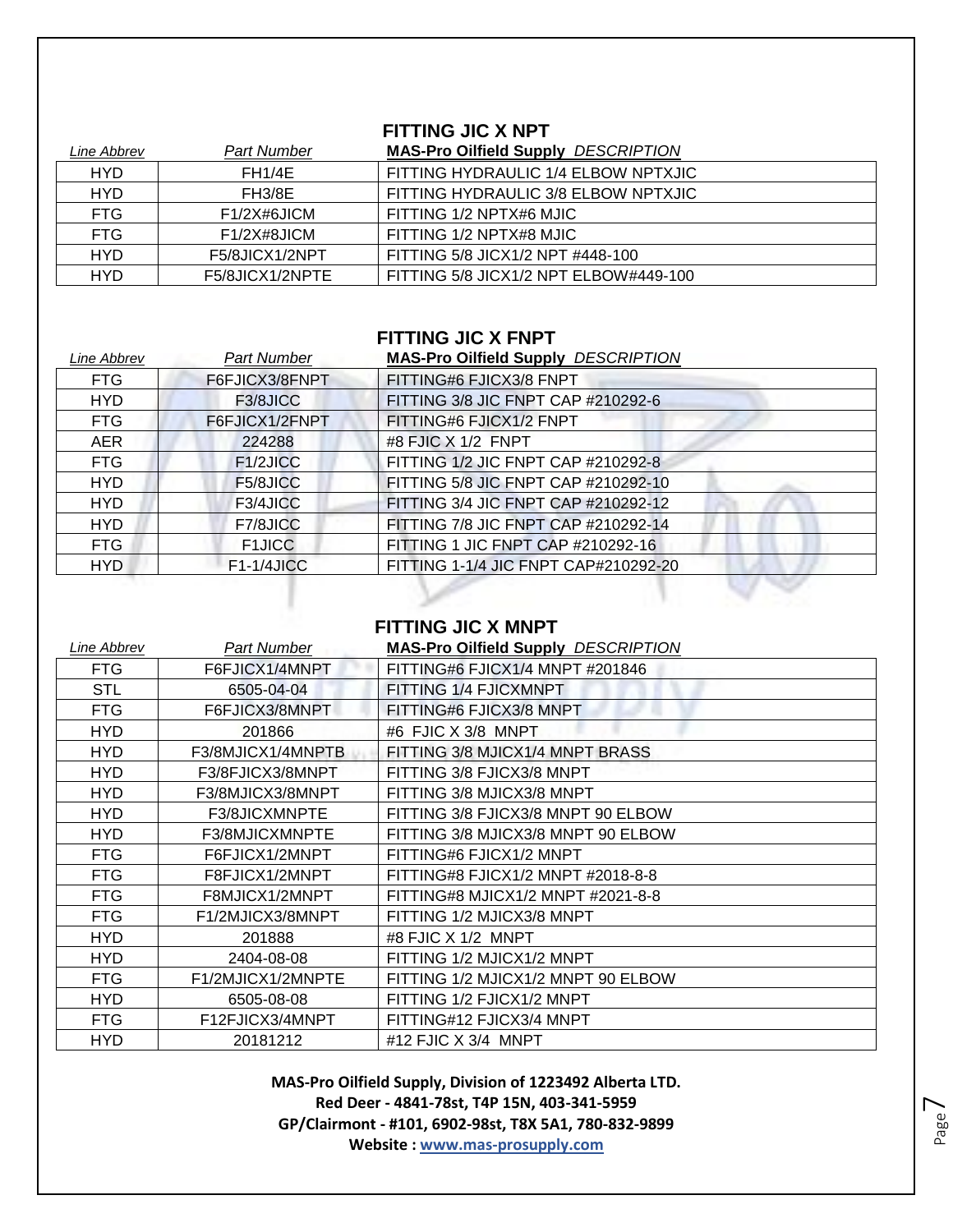| <b>HYD</b> | F3/4JICFX3/4NPT               | FITTING 3/4 FJICX3/4 MNPT             |
|------------|-------------------------------|---------------------------------------|
| <b>HYD</b> | F3/4JICX3/4NPT                | FITTING 3/4 MJICX3/4 MNPT             |
| <b>FTG</b> | F12MJICX3/4MNPT               | FITTING#12 MJICX3/4 MNPT              |
| <b>FTG</b> | F1JICFX1NPT                   | FITTING 1 JICFX1 MNPT                 |
| <b>FTG</b> | F1JICX1NPT                    | FITTING 1 JICMX1 MNPT                 |
| <b>FTG</b> | F1JICX1NPT45                  | FITTING 1 JICMX1 MNPT 45 DEGREE ELBOW |
| <b>FTG</b> | F <sub>1</sub> X <sub>1</sub> | FITTING 1 MNPTX1 MJIC                 |
| <b>HYD</b> | $F1 - 1/4X1$                  | FITTING 1-1/4 MNPTX1 MJIC             |
| <b>HYD</b> | F2JICX2NPT                    | FITTING 2 JICMX2 MNPT #2021-32-32     |
| <b>FTG</b> | F24MJICX2MNPT                 | FITTING#24 MJICX2 MNPT                |

## **FITTINGS JIC PLUG**

| Line Abbrev | <b>Part Number</b>  | <b>MAS-Pro Oilfield Supply DESCRIPTION</b> |
|-------------|---------------------|--------------------------------------------|
| <b>HYD</b>  | F3/8JICP            | FITTING 3/8 JIC PLUG #900599-6             |
| <b>FTG</b>  | F1/2JICP            | FITTING 1/2 JIC PLUG #900599-8             |
| <b>HYD</b>  | F5/8JICP            | FITTING 5/8 JIC PLUG #900599-10            |
| <b>HYD</b>  | F3/4JICP            | FITTING 3/4 JIC PLUG #900599-12            |
| <b>HYD</b>  | F7/8JICP            | FITTING 7/8 JIC PLUG #900599-14            |
| <b>FTG</b>  | F <sub>1</sub> JICP | FITTING 1 JIC PLUG #900599-16              |
| HYD.        | $F1-1/4JICP$        | FITTING 1-1/4 JIC PLUG #900599-20          |
| <b>HYD</b>  | <b>JICAPP</b>       | <b>JIC ASSORTMENT PLUGS(PLASTIC)</b>       |
|             |                     |                                            |

### **FITTINGS JIC ASSORTMENT**

| Line Abbrev | <b>Part Number</b> | <b>MAS-Pro Oilfield Supply DESCRIPTION</b>    |
|-------------|--------------------|-----------------------------------------------|
| HYD.        | F3/8JICE45         | FITTING 3/8 FJIC 45 ELBOW #13743-6-6          |
| <b>HYD</b>  | <b>F3/8JICE90</b>  | FITTING 3/8 FJIC 90 ELBOW #13943-6-6          |
| <b>HYD</b>  | F3/8JICS           | FITTING 3/8 FJIC SWIVEL #10643-6-6            |
| HYD.        | F3/8JICX3/8FJIC    | FITTING 3/8 FJICX3/8 FJIC                     |
| <b>HYD</b>  | F3/8JICX3/8MJIC    | FITTING 3/8 MJICX3/8 MJIC                     |
| HYD.        | JIC3/8X3/4         | JIC REDUCER 3/8 X3/4 MALE                     |
| HYD.        | F3/4JICX3/4MJIC    | FITTING 3/4 MJICX3/4 MJIC                     |
| HYD.        | 202444             | #4 90?S MALE NPT BY MALE JIC P#202444         |
| AER.        | 4411-4             | #4 FJIC SWIVEL REUSABLE (FOR 1503-4)          |
| <b>HYD</b>  | 207144             | #4 JIC 90?S/FEMALE JIC BY MALE JIC P#207144   |
| <b>HYD</b>  | 201844             | #4 MALE JIC/FEMALE NPT P#201844               |
| FTG         | F#8X#8JIC          | FITTING#8X#8 FJIC                             |
| HYD.        | <b>JICA</b>        | JIC ASSORTMENT IN CASE(ORD 694063)            |
| HYD.        | JICA3/8-3/4        | JIC ASSORTMENT(3/8 - 3/4) (2 E                |
| HYD.        | JIC8X6             | JIC REDUCER#8X#6                              |
| <b>STL</b>  | SS4DATANF4         | ?R JIC FEMALE BY ? TUBING FERREL P#SS4DATANF4 |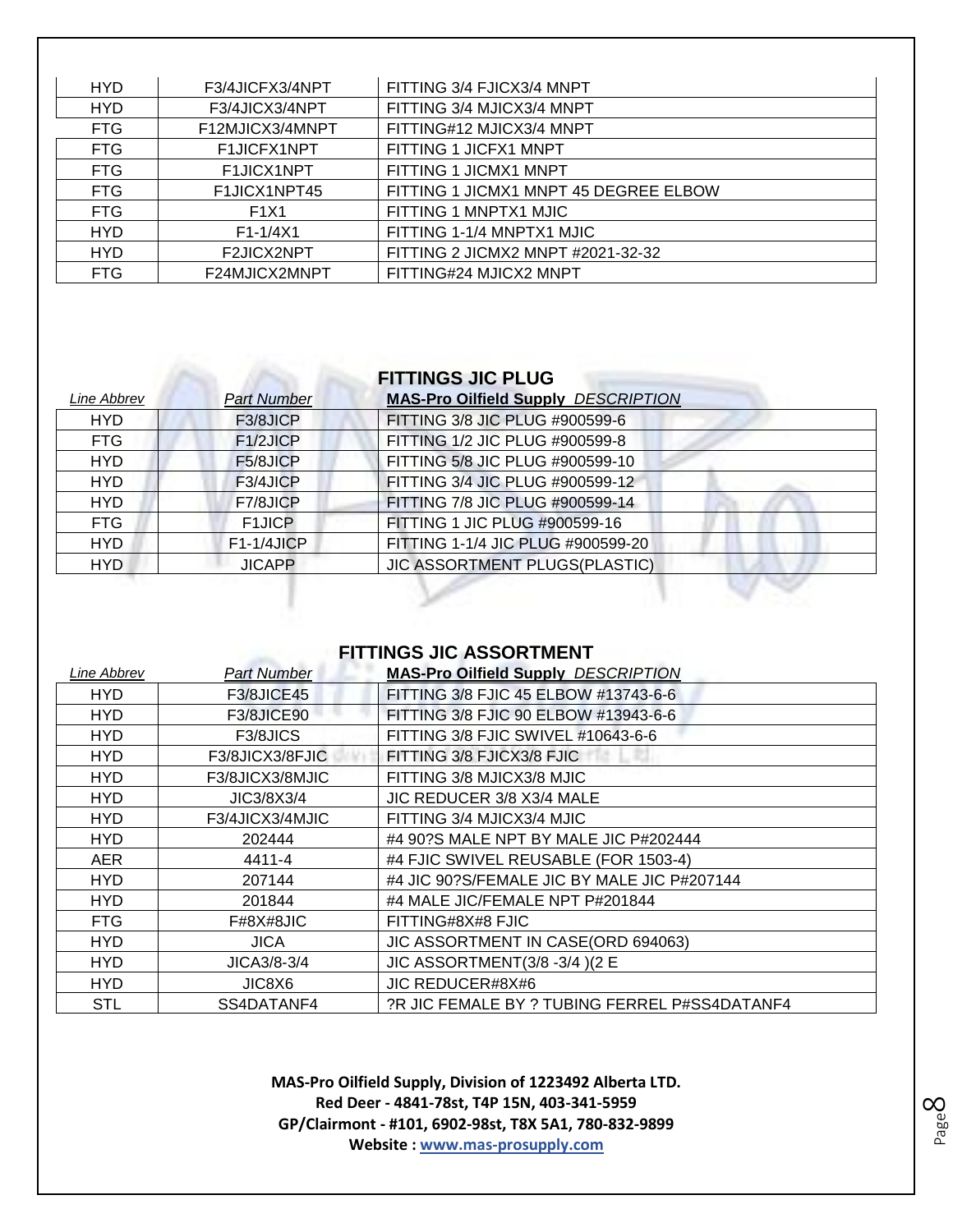### **FITTING NPT X TUBE**

| Line Abbrev | <b>Part Number</b> | <b>MAS-Pro Oilfield Supply DESCRIPTION</b> |
|-------------|--------------------|--------------------------------------------|
| <b>STL</b>  | F1/4FNPTX3/8T      | FITTING 1/4 FNPTX3/8 TUBE STAINLESS        |
| <b>STL</b>  | F3/8NPTX3/8T       | FITTING 3/8 NPTX3/8 TUBE STAINLESS         |
| <b>HYD</b>  | F3/8NPTXTXT        | FITTING 3/8 NPTX3/8 TUBEX3/8 TUBE          |
| <b>STL</b>  | F1/2NPTX1/4T       | FITTING 1/2 NPTX1/4 TUBE STAINLESS         |
| <b>STL</b>  | F1/2NPTX3/8T       | FITTING 1/2 NPTX3/8 TUBE STAINLESS         |
| <b>STL</b>  | F1/2NPTX1/2T       | FITTING 1/2 NPTX1/2 TUBE STAINLESS         |
| <b>STL</b>  | F3/8NPTX3/8TE      | FITTING 3/8 NPTX3/8 TUBE STAINLESS ELBOW   |
| <b>STL</b>  | F1/2NPTX1/4TE      | FITTING 1/2 NPTX1/4 TUBE STAINLESS ELBOW   |
| <b>STL</b>  | F1/2NPTX3/8TE      | FITTING 1/2 NPTX3/8 TUBE STAINLESS ELBOW   |
| <b>STL</b>  | F1/2NPTX1/2TE      | FITTING 1/2 NPTX1/2 TUBE STAINLESS ELBOW   |

# **FITTING TUBE X TUBE**

m

| Line Abbrev | <b>Part Number</b> | <b>MAS-Pro Oilfield Supply DESCRIPTION</b> |
|-------------|--------------------|--------------------------------------------|
| <b>STL</b>  | F3/8TX3/8T         | FITTING 3/8 TUBEX3/8 TUBE STAINLESS        |
| <b>STL</b>  | F1/2TX3/8T         | FITTING 1/2 TUBEX3/8 TUBE STAINLESS        |
| <b>STL</b>  | F1/2TX1/2T         | FITTING 1/2 TUBEX1/2 TUBE STAINLESS        |
| <b>STL</b>  | F3/8TX3/8TE        | FITTING 3/8 TUBEX3/8 TUBE STAINLESS ELBOW  |
| STL         | F1/2TX3/8TE        | FITTING 1/2 TUBEX3/8 TUBE STAINLESS ELBOW  |
| <b>STL</b>  | F1/2TX1/2TE        | FITTING 1/2 TUBEX1/2 TUBE STAINLESS ELBOW  |

### **FITTING SWIVEL**

| Line Abbrev | <b>Part Number</b> | <b>MAS-Pro Oilfield Supply DESCRIPTION</b> |
|-------------|--------------------|--------------------------------------------|
| <b>OFF</b>  | 1/4S               | SWIVEL 1/4" MXF #204544                    |
| <b>HYD</b>  | 3/8S               | 3/8 SWIVEL(FEMALEXMALE)                    |
| <b>HYD</b>  | 1/2S               | SWIVEL 1/2 M X F #2045882                  |
| <b>HYD</b>  | 3/4S               | 3/4 SWIVEL(FEMALEXMALE)202                 |
| <b>PIP</b>  | S34FH              | SWIVEL 3/4" FUEL HOSE 45                   |
| <b>HYD</b>  | 1S                 | 1 SWIVEL(FEMALEXMALE)                      |
| MS3         | SP-T232N-1616      | 1INHOSE-1INNPT MALE SWIVEL                 |
| <b>HYD</b>  | S24X24MJIC         | SWIVEL#24 MORBX#24MJIC ELBOW               |

| <b>FLANGES W</b> |             |                                            |
|------------------|-------------|--------------------------------------------|
| Line Abbrev      | Part Number | <b>MAS-Pro Oilfield Supply DESCRIPTION</b> |
| <b>HYD</b>       | W43-16-16U  | W43-16-16U FLANGE 1                        |
| <b>HYD</b>       | W43-32-32U  | W43-32-32U FLANGE 2                        |
| <b>HYD</b>       | W43-40-40U  | W43-40-40U FLANGE                          |
| <b>HYD</b>       | W48-20-20U  | W48-20-20U FLANGE 1-1/4 ORB                |
| <b>HYD</b>       | W72         | W72                                        |

**MAS-Pro Oilfield Supply, Division of 1223492 Alberta LTD. Red Deer - 4841-78st, T4P 15N, 403-341-5959 GP/Clairmont - #101, 6902-98st, T8X 5A1, 780-832-9899 Website : www.mas-prosupply.com**

Page  $\mathcal O$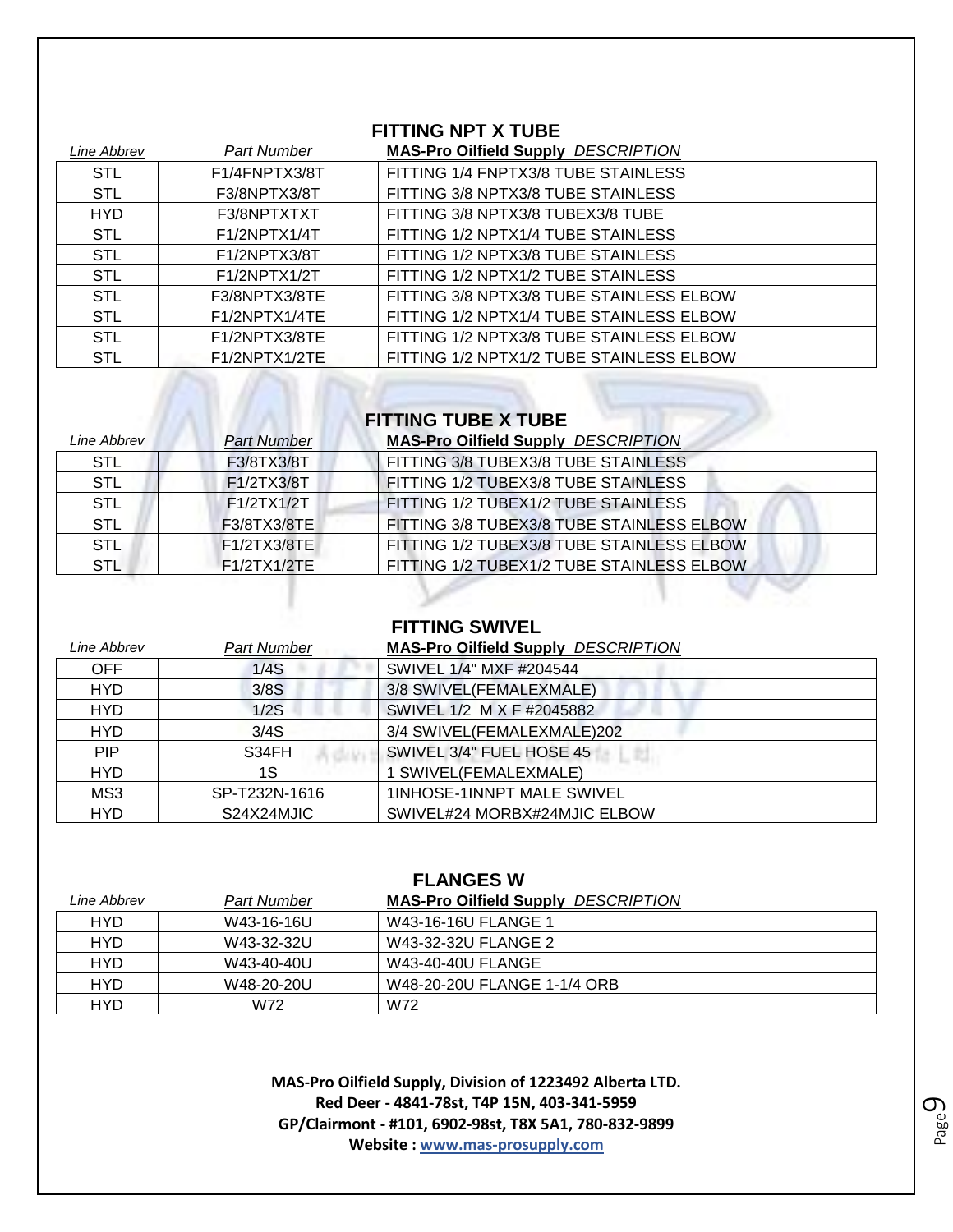### **HYDRAULIC NIPPLE**

| Line Abbrev | <b>Part Number</b>                  | <b>MAS-Pro Oilfield Supply DESCRIPTION</b> |
|-------------|-------------------------------------|--------------------------------------------|
| <b>HYD</b>  | H <sub>2</sub> -63                  | HYD NIPPLE#H2-63 1/4                       |
| <b>HYD</b>  | H <sub>3</sub> -62                  | HYD NIPPLE#H3-62 3/8                       |
| <b>HYD</b>  | H4-63                               | HYD NIPPLE#H4-63 $1/2$                     |
| <b>HYD</b>  | H6-63                               | HYD NIPPLE#H6-63 3/4                       |
| <b>HYD</b>  | P <sub>2</sub> QHA <sub>1</sub> -15 | <b>HYDRAULIC NIPPLE 1 STUCCHI</b>          |
| <b>HYD</b>  | HYDN34                              | <b>HYDRAULIC NIPPLE 3/4 HANSEN</b>         |
| <b>HYD</b>  | HYDN1/4                             | <b>HYDRAULIC NIPPLE HANSEN 2HK</b>         |

### **HYDRAULIC QC**

| Line Abbrev | <b>Part Number</b> | <b>MAS-Pro Oilfield Supply DESCRIPTION</b>     |
|-------------|--------------------|------------------------------------------------|
| <b>HYD</b>  | QC1/4C             | HYD QC 1/4 FEMALE #2HF2C                       |
| <b>HYD</b>  | 3050-2             | HYD QC 1/4 FEMALE 10K PIONEER                  |
| <b>HYD</b>  | C101L-04           | HYD QC 1/4 FEMALE LOCKING                      |
| <b>HYD</b>  | C102-04            | HYD QC 1/4 MALE                                |
| <b>HYD</b>  | QC1/4N             | HYD QC 1/4 MALE #H2F2C                         |
| <b>HYD</b>  | 3010-2             | HYD QC 1/4 MALE 10K PIONEER                    |
| <b>HYD</b>  | 1141-62            | HYD QC 1/4 SS 10K PARKER (MARTIN DECKER STYLE) |
| <b>HYD</b>  | 1141-63            | HYD QC 1/4 SS 10K PARKER (MARTIN DECKER STYLE) |
| <b>OFF</b>  | 1/4MSQCS           | 1/4 M-SERIES QUICK COUPLER SETS                |
| <b>HYD</b>  | QC3/8C             | HYD QC 3/8 FEMALE #3HF3C                       |
| <b>HYD</b>  | C101L-06           | HYD QC 3/8 FEMALE LOCKING                      |
| <b>HYD</b>  | C102-06            | HYD QC 3/8 MALE                                |
| <b>HYD</b>  | QC3/8N             | HYD QC 3/8 MALE #H3F3C                         |
| <b>HYD</b>  | QC1/2C             | HYD QC 1/2 FEMALE #4HF4C                       |
| <b>HYD</b>  | QC1/2CFR           | HYD QC 1/2 FEMALE FR LCKG #4HF4-BOP            |
| <b>HYD</b>  | QC1/2CFRST         | HYD QC 1/2 FEMALE FR SCREW TYPE                |
| <b>HYD</b>  | QC1/2N             | HYD QC 1/2 MALE #H4F4C                         |
| <b>HYD</b>  | QC1/2NFR           | HYD QC 1/2 MALE FR LCKG #H4F4-BOP              |
| <b>HYD</b>  | QC1/210C           | HYD QC 1/2 FEMALE 10K                          |
| <b>HYD</b>  | QC1/210N           | HYD QC 1/2 MALE 10K                            |
| <b>HYD</b>  | 1/2WM              | HYD QC 1/2 WING MALE                           |
| <b>HYD</b>  | QC3/4C             | HYD QC 3/4 FEMALE #6HF6C                       |
| <b>HYD</b>  | C101L-12           | HYD QC 3/4 FEMALE LOCKING                      |
| <b>HYD</b>  | P2QVEP2-12         | HYD QC 3/4 FEMALE VEP STUUCHI                  |
| <b>HYD</b>  | QC3/4N             | HYD QC 3/4 MALE #H6F6C                         |
| <b>HYD</b>  | QC3/4NFR           | HYD QC 3/4 MALE FR LCKG #H6F6-BOP              |
| <b>HYD</b>  | P2QVEP1-12         | HYD QC 3/4 MALE VEP STUUCHI                    |
| <b>HYD</b>  | QC3/4CFR           | HYD QC 3/4 FEMALE FR LCKG #6HF6-BOP            |
| <b>HYD</b>  | 3/4WFBOP           | HYD QC 3/4 WING FEMALE #6WSF6-BOP              |
| <b>HYD</b>  | 3/4WMBOP           | HYD QC 3/4 WING MALE #WS6F6-BOP                |
| <b>HYD</b>  | C102-12            | HYC QC 3/4 MALE                                |
| <b>HYD</b>  | QC <sub>1</sub> C  | HYD QC 1 FEMALE #8HF8C                         |
| <b>HYD</b>  | QC1CFR             | HYD QC 1 FEMALE FR LCKG #8HF8-BOP              |
| <b>HYD</b>  | FF1F               | HYD QC FLAT FACE 1 FEMALE STUCCHI              |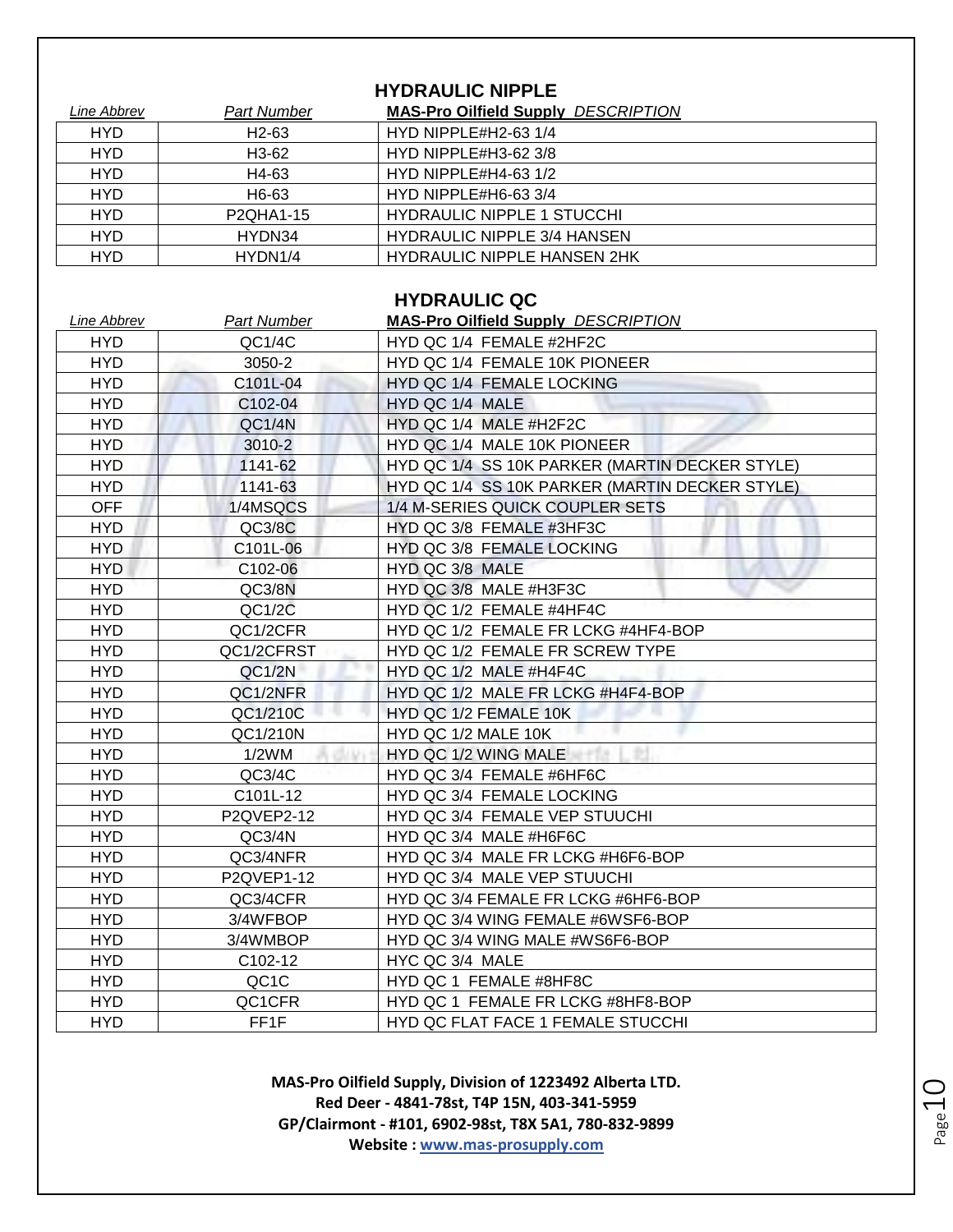| <b>HYD</b> | FF1M              | HYD QC FLAT FACE 1 MALE STUCCHI   |
|------------|-------------------|-----------------------------------|
| <b>HYD</b> | QC <sub>1</sub> N | HYD QC 1 MALE #H8F8C              |
| <b>HYD</b> | QC1MFF            | HYD QC 1 MALE FLATE FACE          |
| <b>HYD</b> | QC1CM             | HYD QC 1 MALE FR LCKG #H8F8-BOP   |
| <b>HYD</b> | <b>P2QHA2-15</b>  | <b>QUICK COUPLING 1 STUCCHI</b>   |
| <b>HYD</b> | 1WF               | HYD QC 1 WING FEMALE #8WF8B       |
| <b>HYD</b> | 1WM               | HYD QC 1 WING MALE #W8F8B         |
| <b>HYD</b> | 10WF10-B          | HYD QC 1-1/4 WING FEMALE #10WF10B |
| <b>HYD</b> | W10F10-B          | HYD QC 1-1/4 WING MALE #W10F10B   |

### **PET COCK**

| Line Abbrev | <b>Part Number</b> | <b>MAS-Pro Oilfield Supply DESCRIPTION</b> |
|-------------|--------------------|--------------------------------------------|
| <b>HYD</b>  | <b>PC1/8</b>       | PET COCK 1/8#40C-A                         |
| <b>HYD</b>  | <b>PC1/4</b>       | <b>PET COCK 1/4#40C-B</b>                  |
| <b>HYD</b>  | PC38L              | PET COCK 3/8 LEVER STYLE #41CC             |
| <b>HYD</b>  | <b>PC3/8</b>       | PET COCK 3/8#40CC                          |
| HYD         | PC7/16             | PET COCK 7/16                              |

### **SLIP HANDLE / LEVER**

 $\sqrt{2}$ 

 $\mathcal{L}$ 

| Line Abbrev | Part Number         | <b>MAS-Pro Oilfield Supply DESCRIPTION</b>         |
|-------------|---------------------|----------------------------------------------------|
| <b>HYD</b>  | V20HK               | SLIP HANDLE #GH-K-20-VH-B(SNUBBING SLIPS)          |
| HYD         | V <sub>20</sub> HBK | SLIP HANDLE BRACKET KIT #GH-K-2059(SNUBBING SLIPS) |
| HYD         | <b>SHV</b>          | SLIP HANDLE(FOR VARCO SLIPS)                       |
| HYD         | SLKV <sub>20</sub>  | SLIP LEAVER KIT V20 W/ SEALS#GHK20VHB/GHK6035      |
| <b>HYD</b>  | <b>SLKH</b>         | SLIP LEAVER KIT(SNUBBING)HUSCO(STRAIG              |

# Administration of 1223492 Alberta Ltd.

| <b>SUN BODY</b> |                    |                                            |
|-----------------|--------------------|--------------------------------------------|
| Line Abbrev     | <b>Part Number</b> | <b>MAS-Pro Oilfield Supply DESCRIPTION</b> |
| <b>HYD</b>      | EAJ                | EAJ SUN BODY                               |
| <b>HYD</b>      | <b>ECJ</b>         | <b>ECJ SUN BODY</b>                        |
| <b>HYD</b>      | EFJ                | EFJ SUN BODY                               |
| <b>VLV</b>      | <b>IAQ</b>         | IAQ SUN RELEIF BODY                        |
| <b>HYD</b>      | <b>KCR</b>         | <b>KCR SUN BYPASS BODY</b>                 |
| <b>HYD</b>      | KH <sub>6</sub> /S | KH6/S SUN BODY                             |
| <b>HYD</b>      | <b>PAM</b>         | <b>PAM SUN BODY</b>                        |
| <b>HYD</b>      | QAR                | <b>QAR SUN BODY</b>                        |
| <b>HYD</b>      | XCM                | <b>XCM SUN BODY</b>                        |

**MAS-Pro Oilfield Supply, Division of 1223492 Alberta LTD. Red Deer - 4841-78st, T4P 15N, 403-341-5959 GP/Clairmont - #101, 6902-98st, T8X 5A1, 780-832-9899 Website : www.mas-prosupply.com**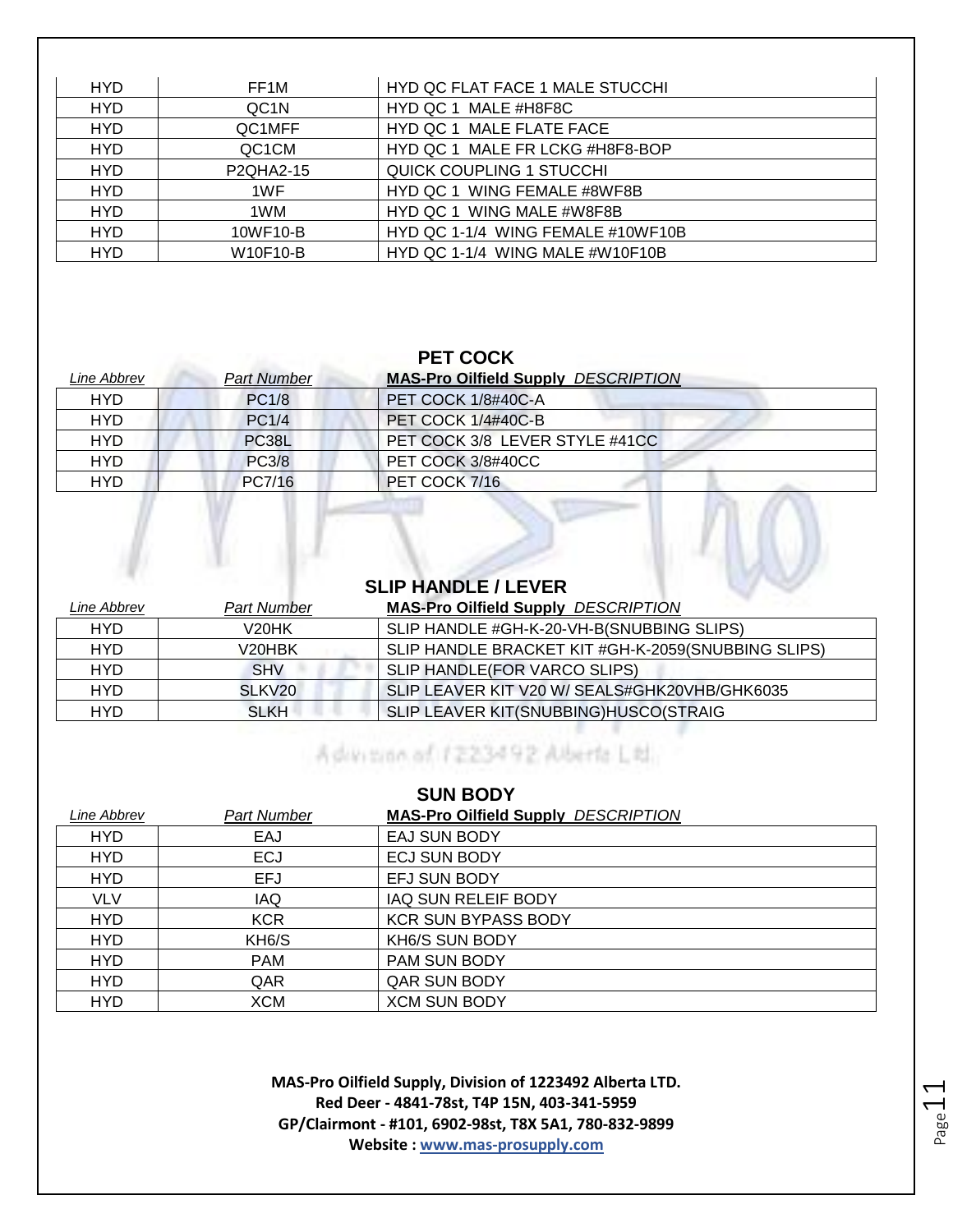|             |                    | <b>SUN CARTRIDGE</b>                       |
|-------------|--------------------|--------------------------------------------|
| Line Abbrev | <b>Part Number</b> | <b>MAS-Pro Oilfield Supply DESCRIPTION</b> |
|             |                    |                                            |
| <b>HYD</b>  | <b>CBCH-LDN</b>    | <b>CBCH-LDN SUN CARTRIDGE</b>              |
| <b>HYD</b>  | <b>CBIH-LCN</b>    | CBIH-LCN SUN CARTRIDGE(MOTOR)              |
| <b>HYD</b>  | DOJS-XHN           | <b>DOJS-XHN SUN CARTRIDGE</b>              |
| <b>HYD</b>  | DWDM-DAN           | DWDM-DAN SUN CARTRIDGE REMOTE              |
| <b>HYD</b>  | <b>KFR</b>         | <b>KFR SUN CARTRIDGE BODY</b>              |
| <b>HYD</b>  | <b>KFR/S</b>       | <b>KFR/S SUN CARTRIDGE</b>                 |
| <b>MSC</b>  | <b>LRJCXHN</b>     | <b>LRJCXHN SUN CARTRIDGE</b>               |
| <b>HYD</b>  | <b>PBDB-LAN</b>    | <b>PBDB-LAN SUN CARTRIDGE</b>              |
| <b>HYD</b>  | <b>PVHB-LAN</b>    | PVHB-LAN SUN CARTRIDGE                     |
| <b>HYD</b>  | <b>RBAAOWN</b>     | <b>RBAAOWN SUN CARTRIDGE</b>               |
| <b>HYD</b>  | <b>RPECFAN</b>     | RPEC-FAN SUN CARTRIDGE                     |
| <b>HYD</b>  | <b>RPECKAN</b>     | <b>RPECKAN SUN CARTRIDGE</b>               |
| <b>MSC</b>  | <b>RPEC-KAN</b>    | <b>RPEC-KAN SUN CARTRIDGE</b>              |
| <b>HYD</b>  | <b>RPES-LAN</b>    | RPES-LAN SUN CARTRIDGE ROTARY REMOTE       |
| <b>HYD</b>  | <b>RPIC-LAN</b>    | <b>RPIC-LAN SUN RELEIF</b>                 |
| <b>HYD</b>  | <b>RPIC-LWN</b>    | <b>RPIC-LWN SUN CARTRIDGE</b>              |
| <b>HYD</b>  | <b>RVGSLAN</b>     | <b>RVGSLAN SUN CARTRIDGE</b>               |
| <b>HYD</b>  | RVGC-LAN           | RVGS-LAN SUN CARTRIDGE                     |
| <b>HYD</b>  | <b>RVIA-LAN</b>    | <b>RVIA-LAN SUN CARTRIDGE</b>              |
| <b>HYD</b>  | <b>RVISLWN</b>     | <b>RVISLWN SUN CARTRIDGE</b>               |
| <b>HYD</b>  | <b>SCPBFB</b>      | <b>SUN CARTRIDGE PBFB FAN</b>              |
| <b>HYD</b>  | <b>SCPBFP</b>      | <b>SUN CARTRIDGE PBFP KAN</b>              |
| <b>HYD</b>  | <b>SCPBHBLAN</b>   | <b>SUN CARTRIDGE PBHB LAN</b>              |
| <b>HYD</b>  | <b>SCPPFB</b>      | <b>SUN CARTRIDGE PPFB FAN</b>              |
| <b>HYD</b>  | <b>SCPPHBLAN</b>   | <b>SUN CARTRIDGE PPHB LAN</b>              |
| <b>HYD</b>  | <b>SCPPHB</b>      | SUN CARTRIDGE PPHB W/KNOB                  |
| <b>HYD</b>  | <b>SCRPGC</b>      | <b>SUN CARTRIDGE RPGC</b>                  |
| <b>HYD</b>  | <b>SCSV</b>        | SUN CARTRIDGE SEQUENCE VALVE#RSBC LWN      |

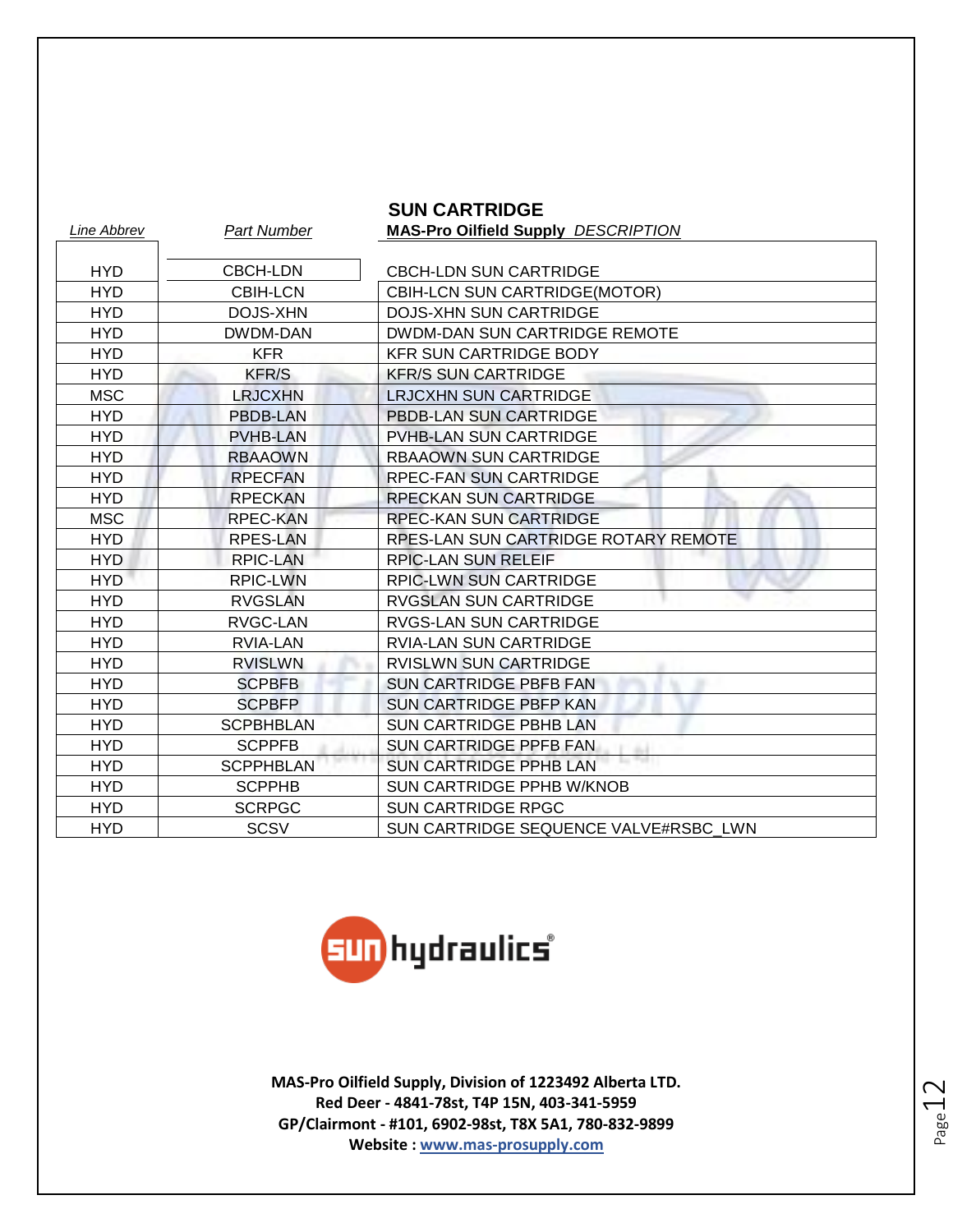### **SUN MANIFOLD**

| Line Abbrev | Part Number  | <b>MAS-Pro Oilfield Supply DESCRIPTION</b> |
|-------------|--------------|--------------------------------------------|
| HYD         | <b>MSCAI</b> | MANIFOLD SUN#CAI                           |
| HYD         | <b>MSCAM</b> | MANIFOLD SUN#CAM                           |
| HYD         | MSFAL        | MANIFOLD SUN#FAL                           |

### **SUN PRODUCT ASSORTED**

| Line Abbrev | Part Number      | <b>MAS-Pro Oilfield Supply DESCRIPTION</b> |
|-------------|------------------|--------------------------------------------|
| <b>HYD</b>  | <b>NQAAXANII</b> | NOAAXANII SUN ACCESSORIES                  |
| HYD         | RS               | REGULATOR SUN RPEC-LAN                     |
| HYD         | <b>SCKANK</b>    | SUN CARTRIDGE KAN KNOB KIT                 |
| HYD         | W8D              | W8D SUN BODY REMOTE                        |

### **WING DUST CAP / PLUG**

| Line Abbrev | <b>Part Number</b> | <b>MAS-Pro Oilfield Supply DESCRIPTION</b> |
|-------------|--------------------|--------------------------------------------|
| <b>HYD</b>  | WDC3/4             | <b>WING DUST CAP 3/4</b>                   |
| <b>HYD</b>  | WDC1               | WING DUST CAP 1 #5100S716                  |
| <b>HYD</b>  | <b>WDC1-1/4</b>    | WING DUST CAP 1-1/4 #5100S720              |
| <b>HYD</b>  | <b>WDC1-1/2</b>    | WING DUST CAP 1-1/2                        |
| <b>HYD</b>  | WDC3               | <b>WING DUST CAP 3</b>                     |
| <b>HYD</b>  | WDC4               | <b>WING DUST CAP 4</b>                     |
| <b>HYD</b>  | WDP3/4             | <b>WING DUST PLUG 3/4</b>                  |
| <b>HYD</b>  | WDP3/4WS           | WING DUST PLUG 3/4 WS SERIES               |
| <b>HYD</b>  | WDP1               | WING DUST PLUG 1 #5100S916                 |
| <b>HYD</b>  | WDP1WS             | WING DUST PLUG 1 WS SERIES                 |
| <b>HYD</b>  | <b>WDP1-1/4</b>    | WING DUST PLUG 1-1/4 #5100S920             |
| <b>HYD</b>  | <b>WDP1-1/2</b>    | WING DUST PLUG 1-1/2                       |

### **SPECIALITY HYDRAULIC FITTINGS & PARTS**

| Line Abbrev | Part Number       | <b>MAS-Pro Oilfield Supply DESCRIPTION</b> |
|-------------|-------------------|--------------------------------------------|
| TRK         | 1292MGP           | 1292 MANUAL GREASE PUMP                    |
| HYD         | 2LPX1-1/4ORB      | 2 LPX1-1/4 ORB STRAIGHT                    |
| <b>HYD</b>  | HYD390344         | 3903-4-4 HYDRAULIC FITTING                 |
| <b>HYD</b>  | 720FSO-06-06      | 720FSO-06-06(MORBXFNPT)                    |
| <b>HYD</b>  | 738-12-12         | 738-12-12(BRASS PUSH OBXFJIC)              |
| <b>HYD</b>  | 881FSO-20-20      | 881FSO-20-20(MORBXFJIC)                    |
| <b>HYD</b>  | 9500-12           | 9500-12 SEAL                               |
| <b>STL</b>  | CBU2-BRAS         | 1/8 BULKHEAD UNION BRASS                   |
| <b>HOS</b>  | 4484B             | #4 SAE X 1/4 MNPT BRASS                    |
| <b>STD</b>  | <b>NUT1/4</b>     | $1/4$ NUT                                  |
| <b>STL</b>  | <b>TS17R4</b>     | 1/4 TUBE CLAMPS                            |
| <b>PTA</b>  | U <sub>1005</sub> | 1/4 TO 1-3/8 ULTRA-KUT STE                 |
| <b>AER</b>  | 204768            | 3/8 NPT 90 M/F ADAPTER                     |
| RLD.        | HNF8HM9           | 1/2 FNPT X 9/16 HP MALE15K AUTOCLAVE       |
| <b>AER</b>  | 2047-8-8          | 1/2 NPT 90 M/F ADAPTER                     |
| <b>STL</b>  | CLF88N-S316       | 1/2 X1/2 FNPT ELBOW                        |

**MAS-Pro Oilfield Supply, Division of 1223492 Alberta LTD. Red Deer - 4841-78st, T4P 15N, 403-341-5959 GP/Clairmont - #101, 6902-98st, T8X 5A1, 780-832-9899 Website : www.mas-prosupply.com**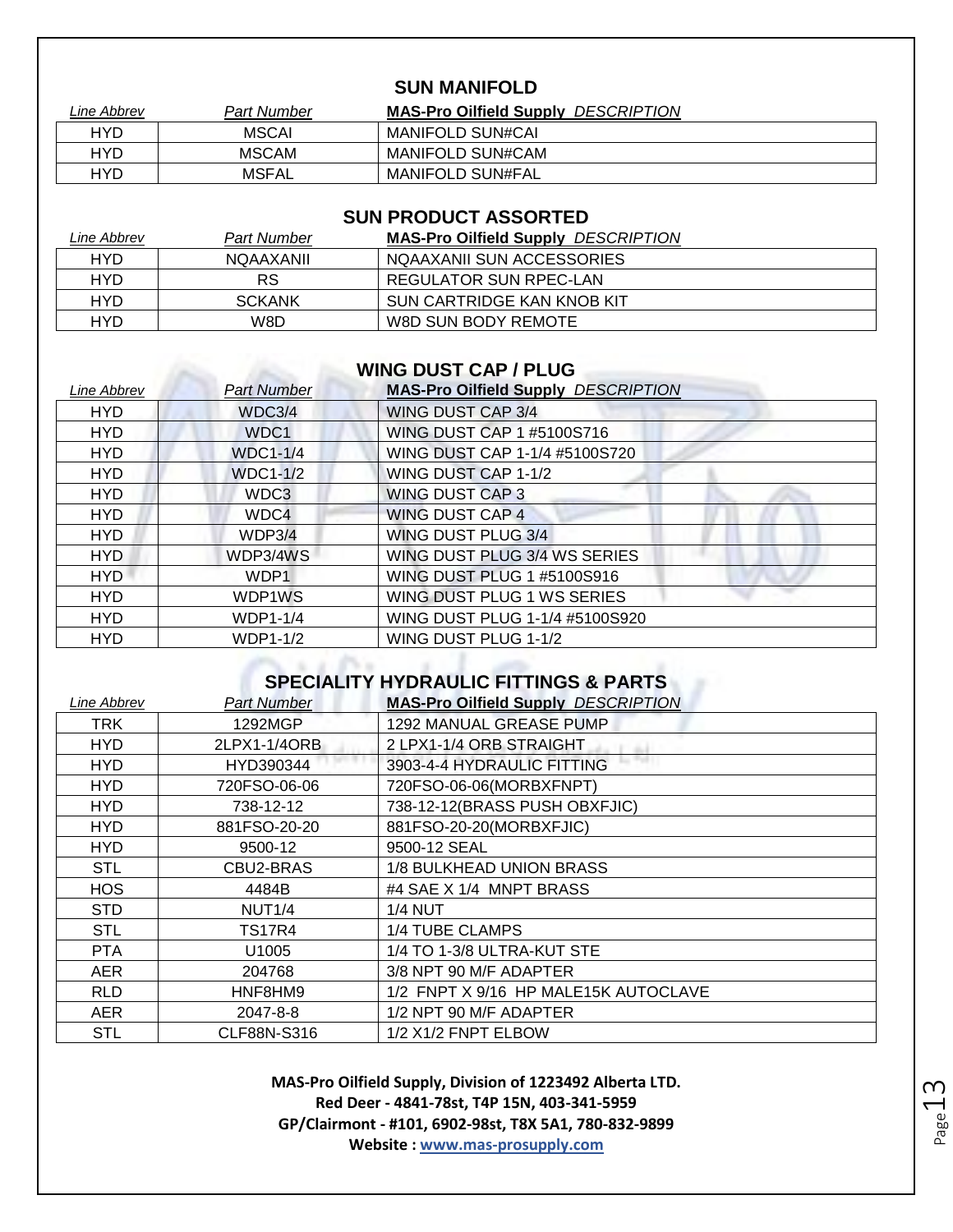| <b>HYD</b> | 510116               | 1 HYD SELF SEAL COUPLING SET 5100 SERIES       |
|------------|----------------------|------------------------------------------------|
| <b>AER</b> | 2081-16-12           | 1 X 3/4 BUSHING ADAPTER                        |
| <b>HYD</b> | GY-PROSPECTOR-3/4-BO | 3/4IN BOP FERRULE                              |
| <b>HYD</b> | GY-PROSPECTOR-3/4-SL | 3/4IN BOP SLEEVE 1IN ID                        |
| <b>AER</b> | 2087-12-12           | 3/4 FNPT 90DEG ELBOW                           |
| <b>HYD</b> | 1AA12MP16            | 3/4 MALE NPT HOSE FTG                          |
| <b>STD</b> | 3/4JAMNUT            | 3/4 JAM NUT                                    |
| <b>AER</b> | 2083-12-12           | 3/4 NPT HEX NIPPLE                             |
| <b>HTR</b> | SEAL1                | 1 SEAL(FOR HEATER)                             |
| <b>HYD</b> | 1STF                 | 1 SNAP TITE FEMALE                             |
| <b>HYD</b> | 1STM                 | 1 SNAP TITE MALE                               |
| <b>AER</b> | 2040-20-24           | 1-1/4 NPT M/F ADAPTER                          |
| <b>HYD</b> | 1-1/4LPX2ORB90       | 1-1/4 LPX2 ORB ELBOW 90                        |
| <b>HYD</b> | 3300NOLC             | 3 300#NORRISEAL 1001 OIL LEVEL CONTROLLER      |
| <b>HYD</b> | 3300NWLC             | 3 300#NORRISEAL 1001 WATER LEVEL CONTROLLER    |
| <b>HYD</b> | 1AA16FRA16           | 1AA16FRA16#16 ORS 45                           |
| <b>HYD</b> | 1AV20MP20            | #1AV20MP20(CRIMP)                              |
| <b>PMP</b> | 23030003CRN          | #23030003CRN HYD GEAR MOTOR(TO DRIVE CENTRICAL |
| <b>HYD</b> | FD89-1001            | #FD89-1001-04-04                               |
| <b>HYD</b> | FD89-1002            | #FD89-1002-04-04                               |
| <b>HYD</b> | MCH22BB1032          | #MCH22BB1032 HANDLE                            |
| <b>HYD</b> | TG0785MS050AAAA      | #TG0785MS050AAAA PARKER MOTOR                  |
| <b>HYD</b> | A2032461             | ACTUATOR#22195201279U0002032461                |
| <b>OFF</b> | <b>PN135</b>         | ADAPTER#135-LB 1/4 NPTX9/16-18 LH              |
| <b>HYD</b> | AF1-1/4              | ANCHOR FLANGE 1-1/4#W43-20-20                  |
| <b>HYD</b> | $AF1-1/2$            | ANCHOR FLANGE 1-1/2#VVV24FOP                   |
| <b>HYD</b> | <b>ANCHORR</b>       | ANCHOR RING#09114                              |
| <b>MSC</b> | BC <sub>1</sub>      | <b>BREATHER CAP 1</b>                          |
| <b>HYD</b> | <b>BC2-7/8</b>       | <b>BULLDOG CLAMP 2-7/8 GILLIS</b>              |
| <b>HYD</b> | BC3-1/2              | <b>BULLDOG CLAMP 3-1/2 GILLIS</b>              |
| <b>MTL</b> | SF <sub>20</sub> CP  | CODE 61 CONNECTING PLATE #20                   |
| <b>MTL</b> | SF24CP               | CODE 61 CONNECTING PLATE #24                   |
| <b>HYD</b> | HP66N                | DIXON 2HF4 HYD NIPPLE<br>and a 11 that         |
| HYD.       | DP60S                | DRAIN CHECK VALVE 60 SERIES 3/4#56140-26814-01 |
| <b>VLV</b> | DV1/4                | DRAIN VALVE 1/4                                |
| <b>HYD</b> | DP <sub>1</sub> A    | <b>DUST PLUG 1 ALUMINUM</b>                    |
| AER        | 190296-4             | ELBOW #4 FJIC 90DEG REUSABLE (FOR 1503-4)      |
| <b>HYD</b> | P391                 | ENERPAC HYDRAULIC PUMP SINGLE SPEED 700PSI     |
| <b>HYD</b> | HP60N                | FD-56 SERIES HYD NIPPLE                        |
| <b>HYD</b> | FE1SBAKC02A          | FE1-SBAK-C02A RELEIF VALVE                     |
| <b>STL</b> | F3/8TTEE             | FITTING 3/8 TUBE STAINLESS TEE                 |
| <b>STL</b> | F1/2NPTX3/8TX3/8T    | FITTING1/2 NPTX3/8 TUBEX3/8 TUBE               |
| <b>HYD</b> | 224788               | FITTING 1/2 MXM 45 NPT                         |
| <b>FTG</b> | F10ORBX8JICE         | FITTING#10 MORBX1/2 MJIC ELBOW#2062-10-8       |
| <b>FTG</b> | F10ORBX8JICS         | FITTING#10 MORBX1/2 MJIC STRAIGHT#202702-10-8  |
| <b>FTG</b> | F1AA12MP12           | FITTING#1AA12MP12                              |
| <b>FTG</b> | F6X1/2               | FITTING#6 SAEX1/2 NPT #4486D                   |

Page 14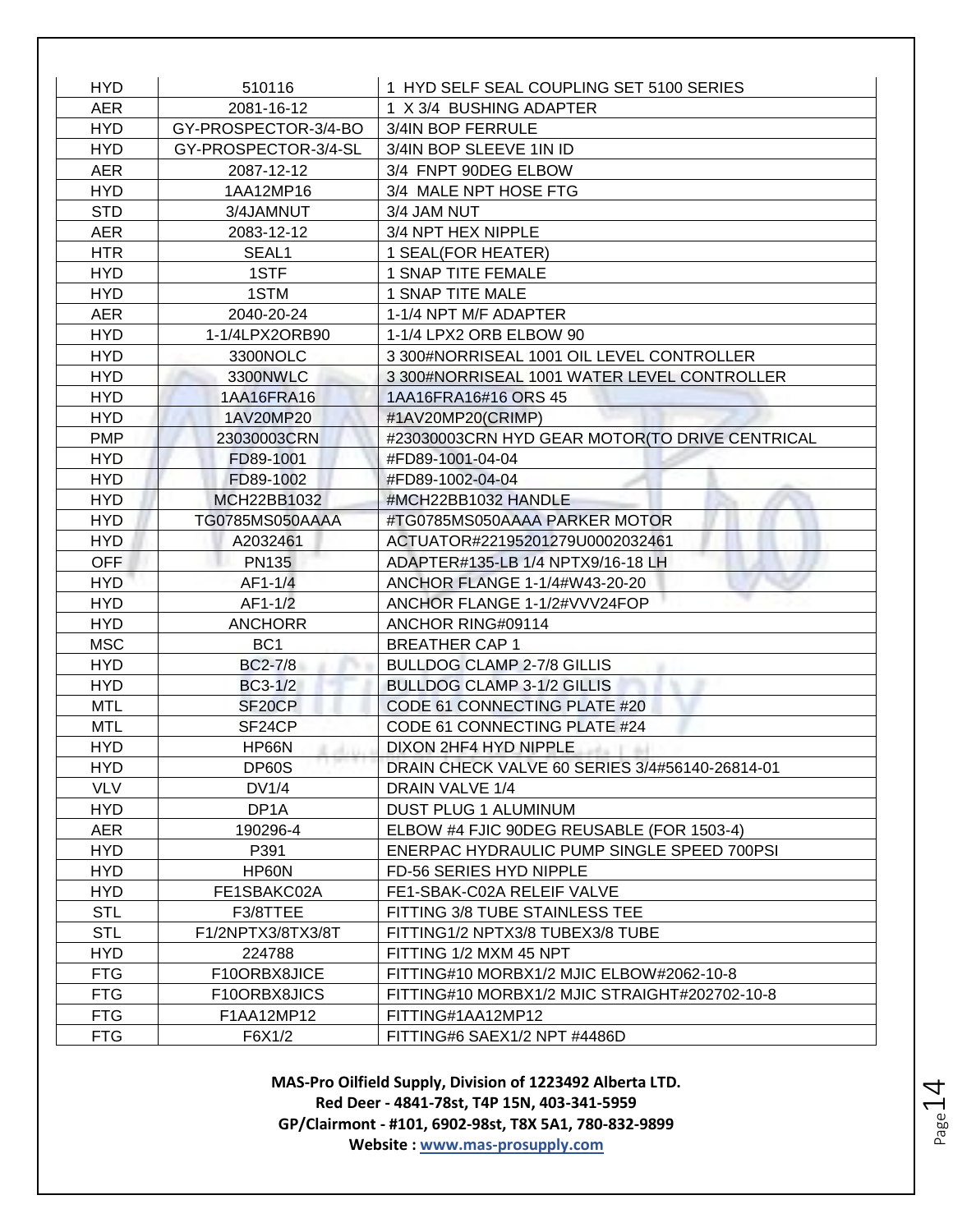| <b>FTG</b> | F8MJICX12ORB         | FITTING#8 MJICX#12 ORB                     |
|------------|----------------------|--------------------------------------------|
| <b>HYD</b> | G46-32-P             | G46-32-P                                   |
| <b>HYD</b> | <b>HAN3K21</b>       | HAN 3-K21 3/8 LOCKING HYDRAULIC PLUG       |
| <b>HYD</b> | <b>HB32</b>          | <b>HB32</b>                                |
| <b>HYD</b> | <b>HB72</b>          | <b>HB72</b>                                |
| <b>HYD</b> | HC461-2              | HC461-2                                    |
| <b>HYD</b> | HC-46-32P            | HC-46-32P GROMMET                          |
| <b>GFP</b> | GG255000             | HYD. GREASE GUN #1699-09                   |
| <b>TLS</b> | 10840                | HYD. GREASE GUN REPAIR KIT (MAJOR)         |
| <b>HYD</b> | GSS100               | HYD SPLITTER#S-100(1310 N 1234)            |
| <b>HYD</b> | HSF65009161601       | HYDRAULIC SWIVEL #FS65009-1616-01          |
| <b>HYD</b> | KG5G                 | KORR GUARD 5GAL #78816(KENDEX)             |
| <b>HYD</b> | <b>LRJC-XHN</b>      | LRJC-XHN SUN BYPASS CARTRIDGE              |
| <b>HYD</b> | MF212                | MULTIFASTER 2 X 1/2 NPT #2P208212NF        |
| <b>HYD</b> | <b>MF212M</b>        | MULTIFASTER 2 X 1/2 NPT #2P208212NM MOBILE |
| <b>HYD</b> | N32                  | N32                                        |
| <b>HYD</b> | <b>N46</b>           | N46                                        |
| <b>HYD</b> | NG93-16              | NG93-16                                    |
| <b>HYD</b> | <b>NG93-8</b>        | <b>NG93-8</b>                              |
| <b>HYD</b> | PM058-224-51         | PARKER#M058-224-51 PAR                     |
| <b>HYD</b> | PCL402-2-U-S-M3-EOS2 | PCL402-2-U-S-M3-EOS2-6, P                  |
| <b>HYD</b> | PCL402-2-U-S-M3-EOS- | PCL402-2-U-S-M3-EOS-6, PA                  |
| <b>HYD</b> | Q75/1E-F1SN-111/A1/M | Q75/E-F1SN-111/A1/M1-F3D-S                 |
| <b>HYD</b> | <b>RSC</b>           | RIGHT STUFF CARTRIDGE #30876               |
| <b>HYD</b> | HYDRT200             | RYCO T200 1/4 MNPT HYDRAULIC FITTING       |
| <b>HYD</b> | <b>ST3/8M</b>        | SCREW TYPE 3/8 H.P #3010-3                 |
| <b>HYD</b> | <b>ST3/8F</b>        | SCREW TYPE 3/8 H.P #3050-3                 |
| <b>HYD</b> | <b>SKWC</b>          | SEAL KIT FOR WINCH CONTROL                 |
| <b>HYD</b> | <b>ECI</b>           | SHUTTLE VALVE BODY#ECI PARKER              |
| <b>HYL</b> | SVH1FA4NS316         | SVH SERIES NV 1/4 NPT 90DEG ANGLE 316SS    |
| <b>HYD</b> | <b>T10</b>           | T <sub>10</sub>                            |
| <b>HYD</b> | T32                  | T32                                        |
| <b>HYP</b> | THYD                 | TRANSDUCER HYDRAULIC                       |
| <b>HYD</b> | V210L                | V-2 LIQUID TEFLON 10L #22010               |
| <b>HYD</b> | V20B                 | V20 BRACKET #12753001/GH-K6031B            |
| <b>HYD</b> | VAI <sub>2</sub>     | <b>VALVE ARGUS ISOLATION 2</b>             |
| <b>HYD</b> | VPPC410811000        | VALVE PARKER 410800000 PNEUMATIC CONTROL   |
| <b>HYD</b> | VP024-44185-0        | VANE PUMP#024-44185-0                      |
| <b>HYD</b> | VP024-45100-0        | VANE PUMP#024-45100-0                      |
| <b>HYD</b> | VP024-51247-0        | VANE PUMP#024-51247-0                      |
| <b>HYD</b> | <b>WFK1550</b>       | WINCH FULTON K-1550                        |
| HYD.       | <b>WH</b>            | <b>WINCH HANDLE</b>                        |
| <b>TLS</b> | <b>WF3/8</b>         | WING FEMALE 3/8 5100 SERIES                |
| <b>HYD</b> | WM3/8                | WING MALE 3/8 5100 SERIES                  |
| <b>HYD</b> | <b>YKK</b>           | YELLOW KNOB KIT #MIDKN20901                |
| <b>AIR</b> | FF2875-16            | AEROQUIP#FF2875-16                         |
| <b>AIR</b> | FF2875-24            | AEROQUIP#FF2875-24                         |

Page15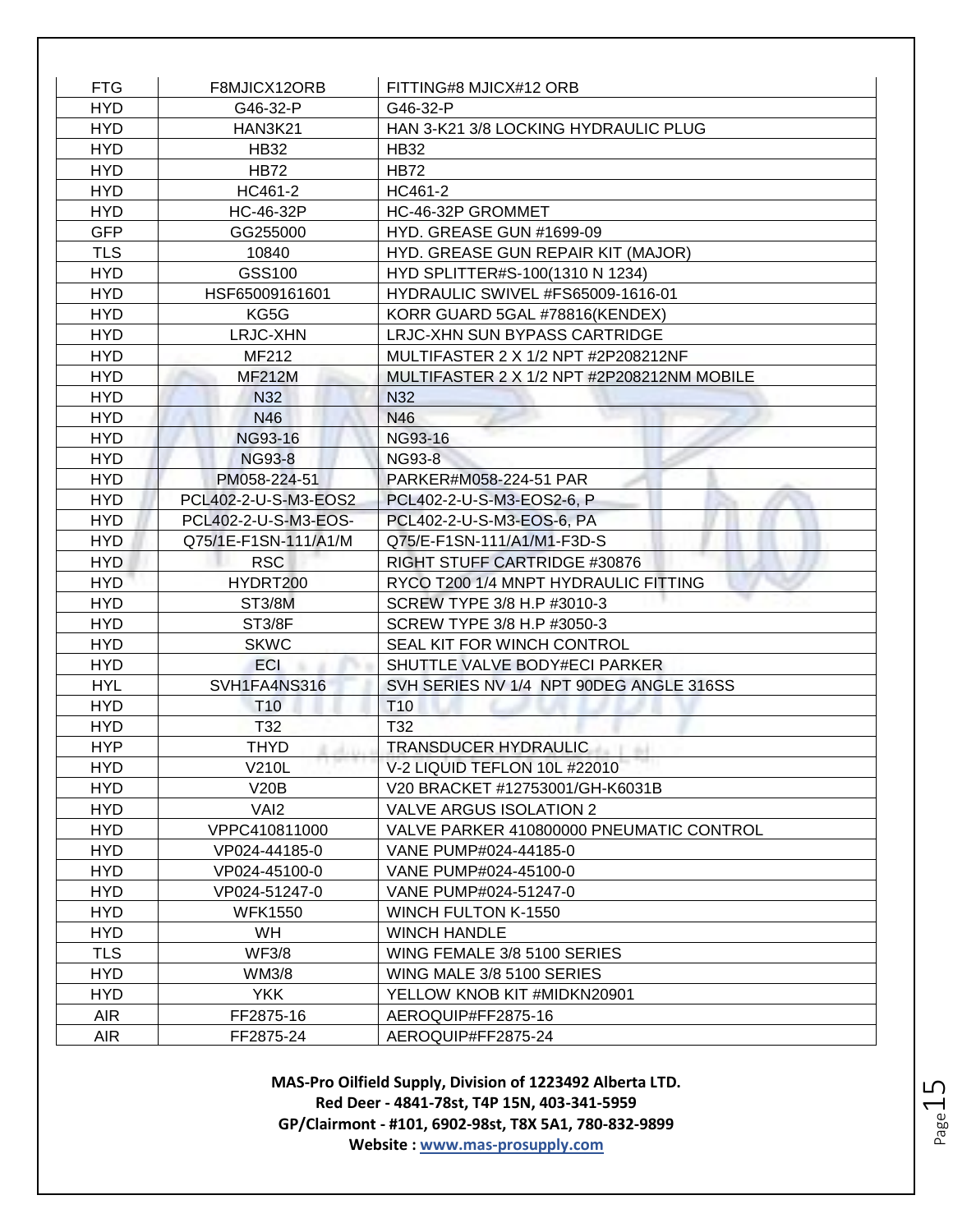| <b>AIR</b> | FF9605-16     | AEROQUIP#FF9605-16                |
|------------|---------------|-----------------------------------|
| AIR.       | FF9605-24     | AEROQUIP#FF9605-24                |
| AIR.       | FF593-20      | AEROQUIP#FF593-20(FLANGE)         |
| <b>AIR</b> | FF593-24      | AEROQUIP#FF593-24(FLANGE)         |
| AIR.       | FF595-20      | AEROQUIP#FF595-20(FLANGE)         |
| <b>AIR</b> | FF595-24      | AEROQUIP#FF595-24(FLANGE)         |
| AIR.       | FC3435-24-449 | AEROQUIP #FC3425-24-449(FLANGE)   |
| <b>AIR</b> | FF595-16-KIT  | AEROQUIP#FF595-16-KIT (FLANGEKIT) |

### **AEROQUIP JIC**

| Part Number  | <b>MAS-Pro Oilfield Supply DESCRIPTION</b> |
|--------------|--------------------------------------------|
| FF2138-16    | AEROQUIP#FF2138-16(JIC)                    |
| FF5540-20-16 | AEROQUIP#FF5540-20-16(JIC)                 |
| FF5539-24-24 | AEROQUIP#FF5539-24-24(JIC)                 |
| FF5540-24-24 | AEROQUIP#FF5540-24-24(JIC)                 |
| FF5541-2424S | AEROQUIP#FF5541-2424S(JIC)                 |
|              |                                            |

# **AEROQUIP ORB**

| Line Abbrev | <b>Part Number</b> | <b>MAS-Pro Oilfield Supply DESCRIPTION</b> |
|-------------|--------------------|--------------------------------------------|
| <b>AIR</b>  | FF2138-6           | AEROQUIP#FF2138-6(ORB)                     |
| <b>AIR</b>  | FF2138-8           | AEROQUIP#FF2138-8(ORB)                     |
| AIR         | FF2138-12          | AEROQUIP#FF2138-12(ORB)                    |
|             |                    | <b>AEROQUIP O-RING</b>                     |

| Line Abbrev | Part Number | <b>MAS-Pro Oilfield Supply DESCRIPTION</b> |
|-------------|-------------|--------------------------------------------|
| AIR         | FF9446-222  | AEROQUIP#FF9446-222(O-RING)                |
| AIR         | FF9446-225  | AEROQUIP#FF9446-225(O-RING)                |

## **AEROQUIP REUSABLE FEMALE**

| Line Abbrev | <b>Part Number</b> | <b>MAS-Pro Oilfield Supply DESCRIPTION</b> |
|-------------|--------------------|--------------------------------------------|
| <b>AIR</b>  | FC5988-4-4         | AEROQUIP #FC5988-4-4(REUSABLE FEMALE)      |
| AIR         | FC5988-6-6         | AEROQUIP #FC5988-6-6(REUSABLE FEMALE)      |
| AIR         | FC5988-8-8         | AEROQUIP #FC5988-8-8(REUSABLE FEMALE)      |
| AIR         | FC5988-12-12       | AEROQUIP #FC5988-12-12(REUSABLE FEMALE)    |

### **AEROQUIP REUSABLE MALE**

| Line Abbrev | <b>Part Number</b> | <b>MAS-Pro Oilfield Supply DESCRIPTION</b> |
|-------------|--------------------|--------------------------------------------|
| <b>AIR</b>  | FC5985-4-4         | AEROQUIP #FC5985-4-4(REUSABLE MALE)        |
| <b>AIR</b>  | FC5985-6-6         | AEROQUIP #FC5985-6-6(REUSABLE MALE)        |
| <b>AIR</b>  | FC5985-8-8         | AEROQUIP #FC5985-8-8(REUSABLE MALE)        |
| <b>AIR</b>  | FC5986-4-4         | AEROQUIP #FC5986-4-4(REUSABLE MALE)        |
| <b>AIR</b>  | FC5986-6-6         | AEROQUIP #FC5986-6-6(REUSABLE MALE)        |
| <b>AIR</b>  | FC5986-8-8         | AEROQUIP #FC5986-8-8(REUSABLE MALE)        |
| <b>AIR</b>  | FC5985-12-12       | AEROQUIP #FC5985-12-12(REUSABLE MALE)      |
| <b>AIR</b>  | FC5986-12-12       | AEROQUIP #FC5986-12-12(REUSABLE MALE)      |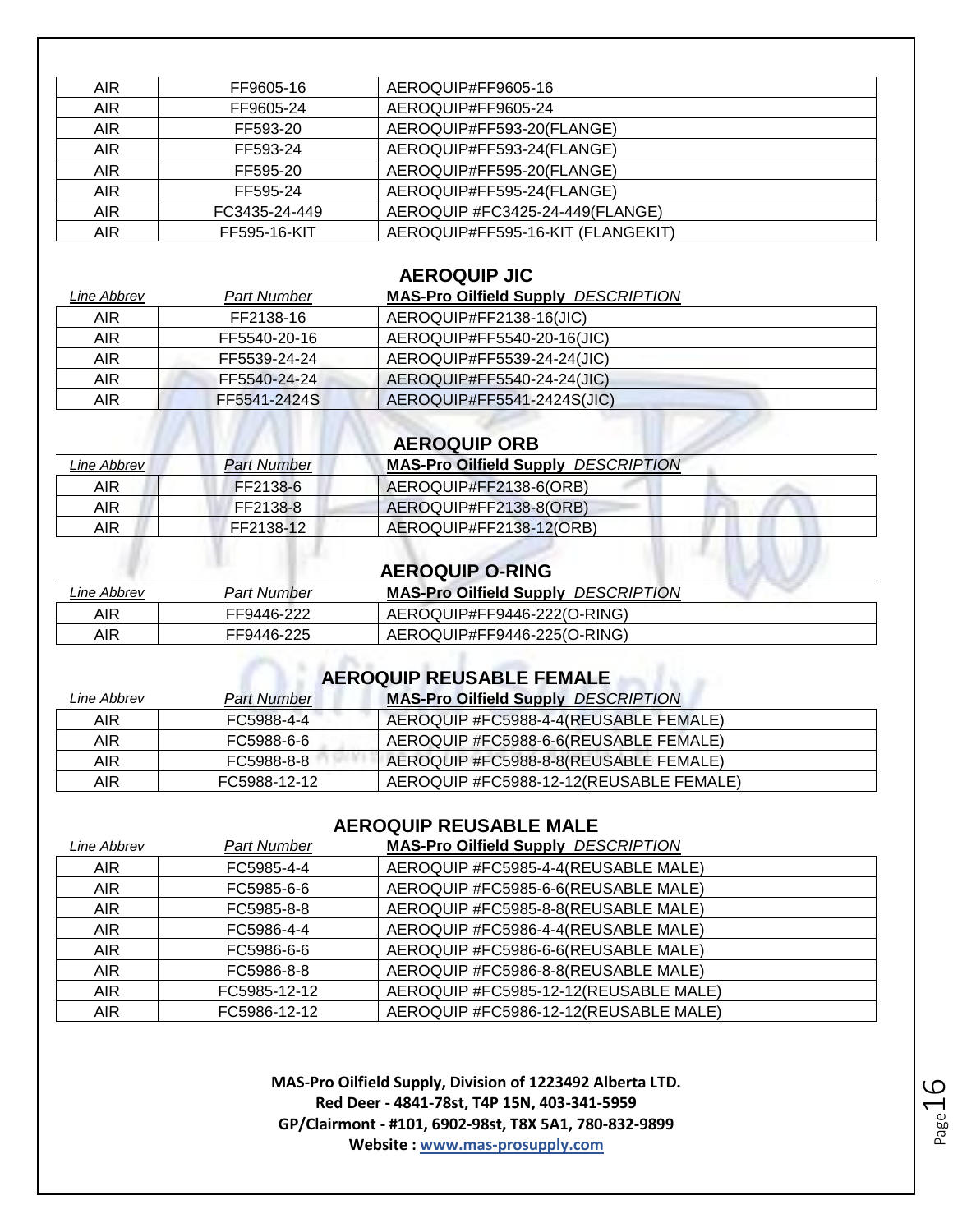### **AEROQUIP #'S NO DESCRIPTION**

| <b>Line Abbrev</b> | <b>Part Number</b>      | <b>MAS-Pro Oilfield Supply DESCRIPTION</b> |
|--------------------|-------------------------|--------------------------------------------|
| <b>HYD</b>         | 903FS-12-12             | 903FS-12-12                                |
| <b>HYD</b>         | 2403-6                  | 2403-6                                     |
| <b>HYD</b>         | 2403-6-4                | 2403-6-4                                   |
| <b>HYD</b>         | 2404-4                  | 2404-4(AEROQUIP #2022-4-4)                 |
| <b>HYD</b>         | 2404-16                 | 2404-16                                    |
| <b>HYD</b>         | 2404-20                 | 2404-20(AEROQUIP 2022-20-20)               |
| <b>HYD</b>         | 2404-20-24              | 2404-20-24(AEROQUIP 2022)                  |
| <b>HYD</b>         | 2404-24                 | 2404-24(AEROQUIP #2021-24-24)              |
| <b>HYD</b>         | 2404-24-32              | 2404-24-32(AEROQUIP #2021-32-24)           |
| <b>HYD</b>         | 2404-32                 | 2404-32(AEROQUIP #2021-32-32)              |
| <b>HYD</b>         | 2404-8-16               | 2404-8-16                                  |
| <b>HYD</b>         | 2404-8-6                | 2404-8-6                                   |
| <b>HYD</b>         | 2405-8                  | 2405-8                                     |
| <b>HYD</b>         | 2405-16                 | 2405-16                                    |
| <b>HYD</b>         | 2405-20                 | 2405-20                                    |
| <b>HYD</b>         | 2405-32                 | 2405-32(AEROQUIP #2022-32-32)              |
| <b>HYD</b>         | 2406-4-6                | 2406-4-6                                   |
| <b>HYD</b>         | 2406-6-4                | 2406-6-4                                   |
| <b>HYD</b>         | 2406-6-8                | 2406-6-8                                   |
| <b>HYD</b>         | 2406-8-4                | 2406-8-4                                   |
| <b>HYD</b>         | 2406-12-8               | 2406-12-8                                  |
| <b>HYD</b>         | 2406-12-16              | 2406-12-16                                 |
| <b>HYD</b>         | 2406-16-12              | 2406-16-12                                 |
| <b>HYD</b>         | 2406-16-20              | 2406-16-20                                 |
| <b>HYD</b>         | 2408-8                  | 2408-8                                     |
| <b>HYD</b>         | 2408-20                 | 2408-20                                    |
| <b>HYD</b>         | $2501 - 8$              | $2501 - 8$                                 |
| <b>HYD</b>         | 2501-8-12               | 2501-8-12                                  |
| <b>HYD</b>         | 2501-12                 | 2501-12                                    |
| <b>HYD</b>         | 2501-12-16<br>$-0.1111$ | 2501-12-16 2012 12:00:00                   |
| <b>HYD</b>         | 2501-16                 | 2501-16                                    |
| <b>HYD</b>         | 2501-16-12              | 2501-16-12                                 |
| <b>HYD</b>         | 2502-6                  | 2502-6                                     |
| <b>HYD</b>         | 2502-8                  | 2502-8                                     |
| <b>HYD</b>         | 2502-16                 | 2502-16                                    |
| <b>HYD</b>         | 2503-8                  | 2503-8                                     |
| <b>RBR</b>         | 318-8                   | 318-8                                      |
| <b>HYD</b>         | 318-12                  | 318-12                                     |
| <b>RBR</b>         | 319-8                   | 319-8                                      |
| <b>HYD</b>         | 319-12                  | 319-12                                     |
| <b>HYD</b>         | 5404-16                 | 5404-16                                    |
| <b>HYD</b>         | 5409-6                  | 5409-6                                     |
| <b>HYD</b>         | 5504-4                  | 5504-4                                     |
| <b>HYD</b>         | 5652-12                 | 5652-12                                    |

**MAS-Pro Oilfield Supply, Division of 1223492 Alberta LTD. Red Deer - 4841-78st, T4P 15N, 403-341-5959 GP/Clairmont - #101, 6902-98st, T8X 5A1, 780-832-9899 Website : www.mas-prosupply.com**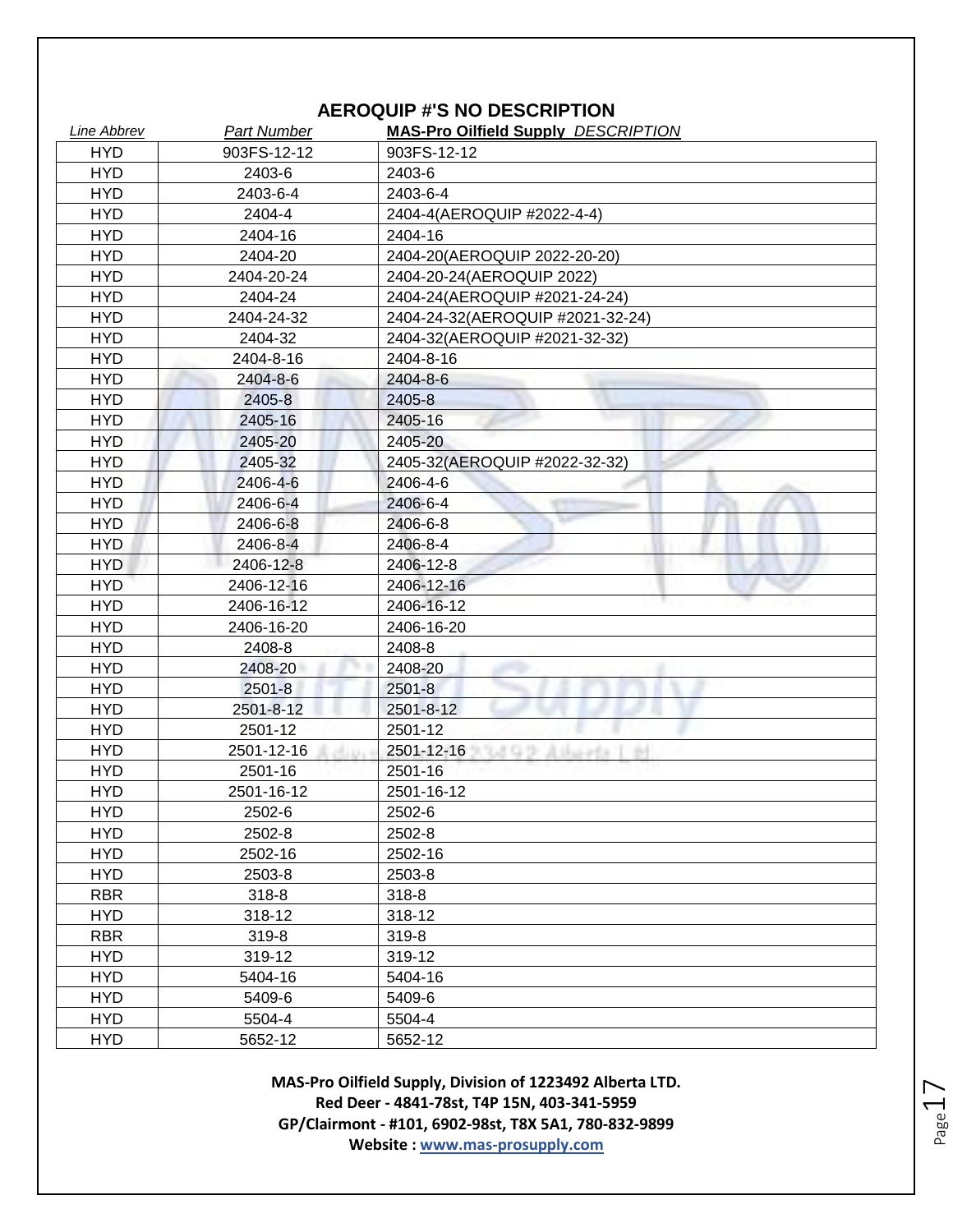| <b>HYD</b> | 6400-6-8   | 6400-6-8                         |
|------------|------------|----------------------------------|
| <b>HYD</b> | 6400-8     | 6400-8                           |
| <b>HYD</b> | 6400-8-10  | 6400-8-10                        |
| <b>HYD</b> | 6400-8-12  | 6400-8-12                        |
| <b>HYD</b> | 6400-12    | 6400-12                          |
| <b>HYD</b> | 6400-12-10 | 6400-12-10                       |
| <b>HYD</b> | 6400-16    | 6400-16                          |
| <b>HYD</b> | 6400-16-20 | 6400-16-20                       |
| <b>HYD</b> | 6400-20    | 6400-20                          |
| <b>HYD</b> | 6402-6     | 6402-6                           |
| <b>HYD</b> | 6402-8     | 6402-8                           |
| <b>HYD</b> | 6402-12    | 6402-12                          |
| <b>HYD</b> | 6402-20    | 6402-20                          |
| <b>HYD</b> | 6405-6     | 6405-6                           |
| <b>HYD</b> | 6500-8     | 6500-8                           |
| <b>HYD</b> | 6500-12    | 6500-12                          |
| <b>HYD</b> | 6500-16    | 6500-16                          |
| <b>HYD</b> | 6500-20    | 6500-20                          |
| <b>HYD</b> | 6500-24    | 6500-24                          |
| <b>HYD</b> | 6501-6     | 6501-6                           |
| <b>HYD</b> | 6502-8     | 6502-8                           |
| <b>HYD</b> | 6504-4-4   | 6504-4-4                         |
| <b>HYD</b> | 6504-16-16 | AEROQUIP#6504-16-16              |
| <b>HYD</b> | 6505-8     | 6505-8                           |
| <b>HYD</b> | 6505-12    | 6505-12                          |
| <b>HYD</b> | 6505-16    | 6505-16                          |
| <b>HYD</b> | 6565-4-4   | 6565-4-4                         |
| <b>HYD</b> | 6565-6-4   | 6565-6-4                         |
| <b>HYD</b> | 6565-6-6   | 6565-6-6                         |
| <b>HYD</b> | 6600-6     | 6600-6                           |
| <b>HYD</b> | 6600-20    | 6600-20                          |
| <b>HYD</b> | 6801-6     | 6801-6                           |
| <b>HYD</b> | 6801-8     | 6801-8(AEROQUIP #2062-12-8)      |
| <b>HYD</b> | 6801-8-6   | 6801-8-6                         |
| <b>HYD</b> | 6801-8-12  | 6801-8-12(AEROQUIP #2062-12-8)   |
| <b>HYD</b> | 6801-12    | 6801-12                          |
| <b>HYD</b> | 6801-12-16 | 6801-12-16                       |
| <b>HYD</b> | 6801-12-20 | 6801-12-20                       |
| <b>HYD</b> | 6801-16    | 6801-16(AEROQUIP #2062-16-16)    |
| <b>HYD</b> | 6801-16-20 | 6801-16-20(AEROQUIP #6801-16-20) |
| <b>HYD</b> | 6801-16-24 | 6801-16-24                       |
| <b>HYD</b> | 6801-20    | 6801-20                          |
| <b>HYD</b> | 6801-24    | 6801-24( AEROQUIP2062-24-24)     |
| <b>HYD</b> | 6802-8-12  | 6802-8-12                        |
| <b>HYD</b> | 6802-12    | 6802-12                          |
| <b>HYD</b> | 6802-20    | 6802-20                          |
| <b>HYD</b> | 6802-24    | 6802-24                          |